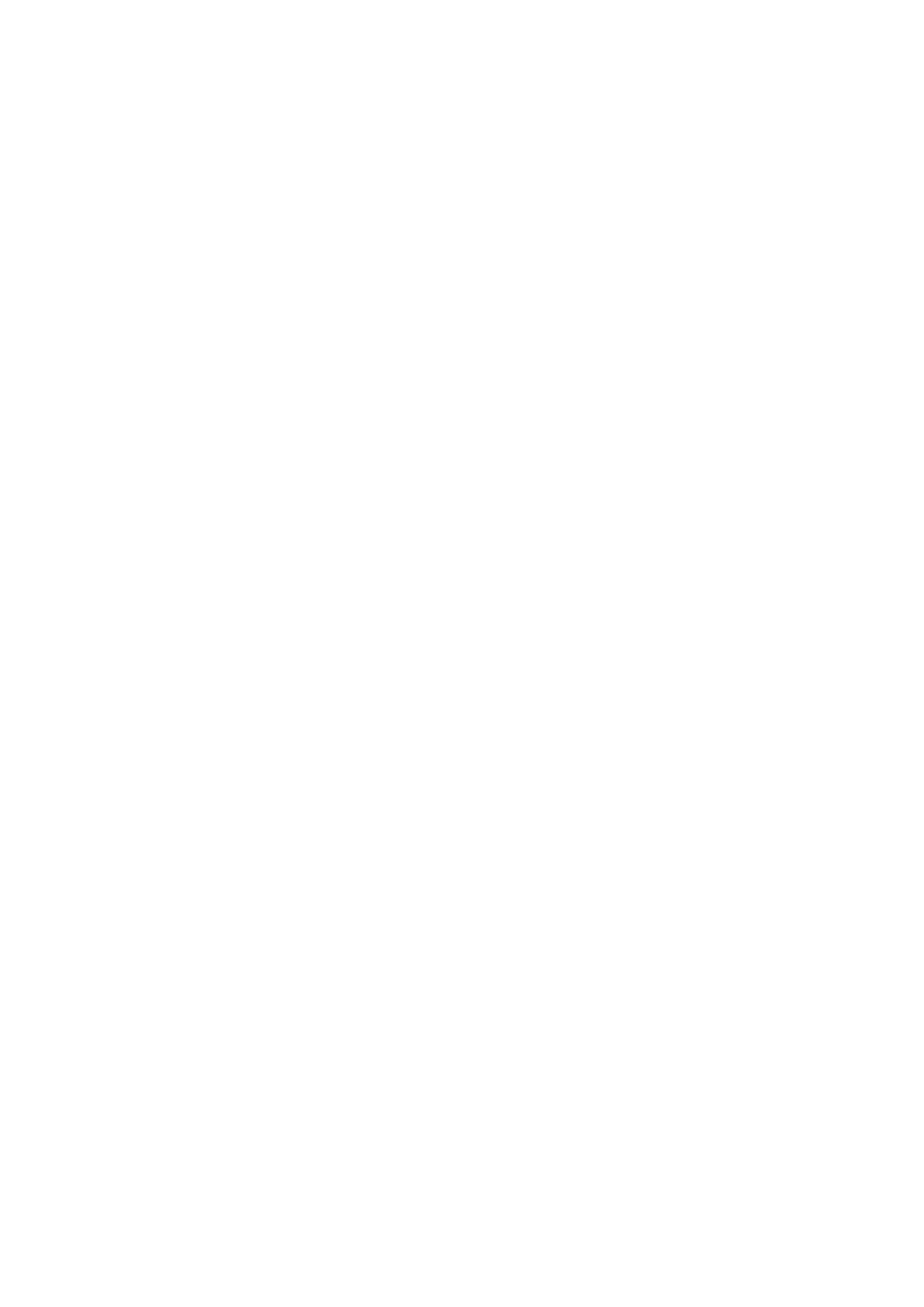

# Programming by Construction

#### Mauno Rönkkö

University of Eastern Finland, Department of Computer Science Yliopistonranta 1E, 70211 Kuopio, Finland

mauno.ronkko@uef.fi

### Markus Stocker

University of Eastern Finland, Department of Computer Science Yliopistonranta 1E, 70211 Kuopio, Finland

markus.stocker@uef.fi

#### Mats Neovius

Abo Akademi University, Department of Computer Science Joukahaisenkatu 3-5A, 20520 Turku, Finland mneovius@abo.fi

#### Mikko Kolehmainen

University of Eastern Finland, Department of Computer Science Yliopistonranta 1E, 70211 Kuopio, Finland mikko.kolehmainen@uef.fi

## Luigia Petre

Abo Akademi University, Department of Computer Science Joukahaisenkatu 3-5A, 20520 Turku, Finland luigia.petre@abo.fi

TUCS Technical Report No 1092, November 2013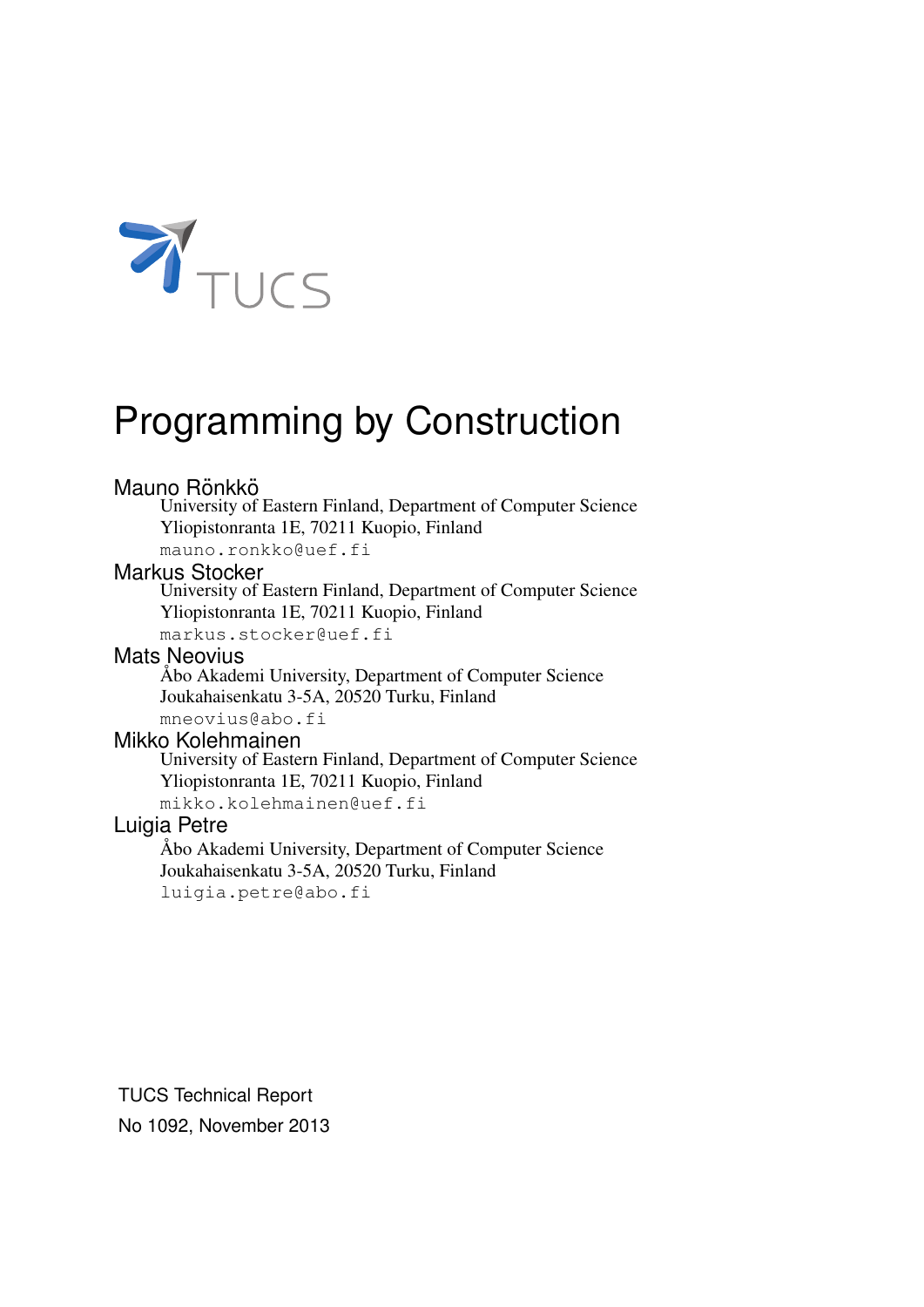#### Abstract

Modern cloud services use standard interfacing technologies, such as SOAP and REST. What is common to all these technologies is that they separate the service implementation and internal data structure from the service invocation and parameter structure. To support interoperability, the service invocation is often described by using XML and it is made available to the client. Because of this, the same concepts are expressed in at least three different contexts. For instance, the parameter structure that is expressed with XML has to be replicated and represented with a programming language, such as Java, that is used to implement the service. The client is then free to choose the language for calling the service. Needless to say, this means that there is an inherent synchronization issue; the XML description, the service implementation, and the client implementation must speak of the same concepts. There are obviously tools that translate one representation to another, such as JAXB for Java and XML. In this way, however, the translation processes not only the concepts of interest, but also other semantic artifacts found in the source representation. Consequently, there is a significant semantical distance between the concepts, their source representation, and their target representation. This distance is a major source of errors in the development process. Here, we approach this problem from a novel viewpoint. In short, we separate the concept from its semantic context, whereby we can express the concept directly in any given semantic context. In this way, there is no translation as described above. To achieve this, and as the main contribution, we formalize here this approach of programming by construction. The basis of the formalization is a grammar for a simple language that describes the definition of concepts and contexts. We then define the interpretation for the language, including the actual construction, which is formalized as a term rewriting process. We also provide here an open-source implementation of an interpreter for the language in Java. The interpreter is called Mill, and we illustrate its use with a simple case study involving design patterns and Java.

Keywords: Formal language, Service oriented programming, Cloud services, Design patterns

> TUCS Laboratory Distributed Systems Laboratory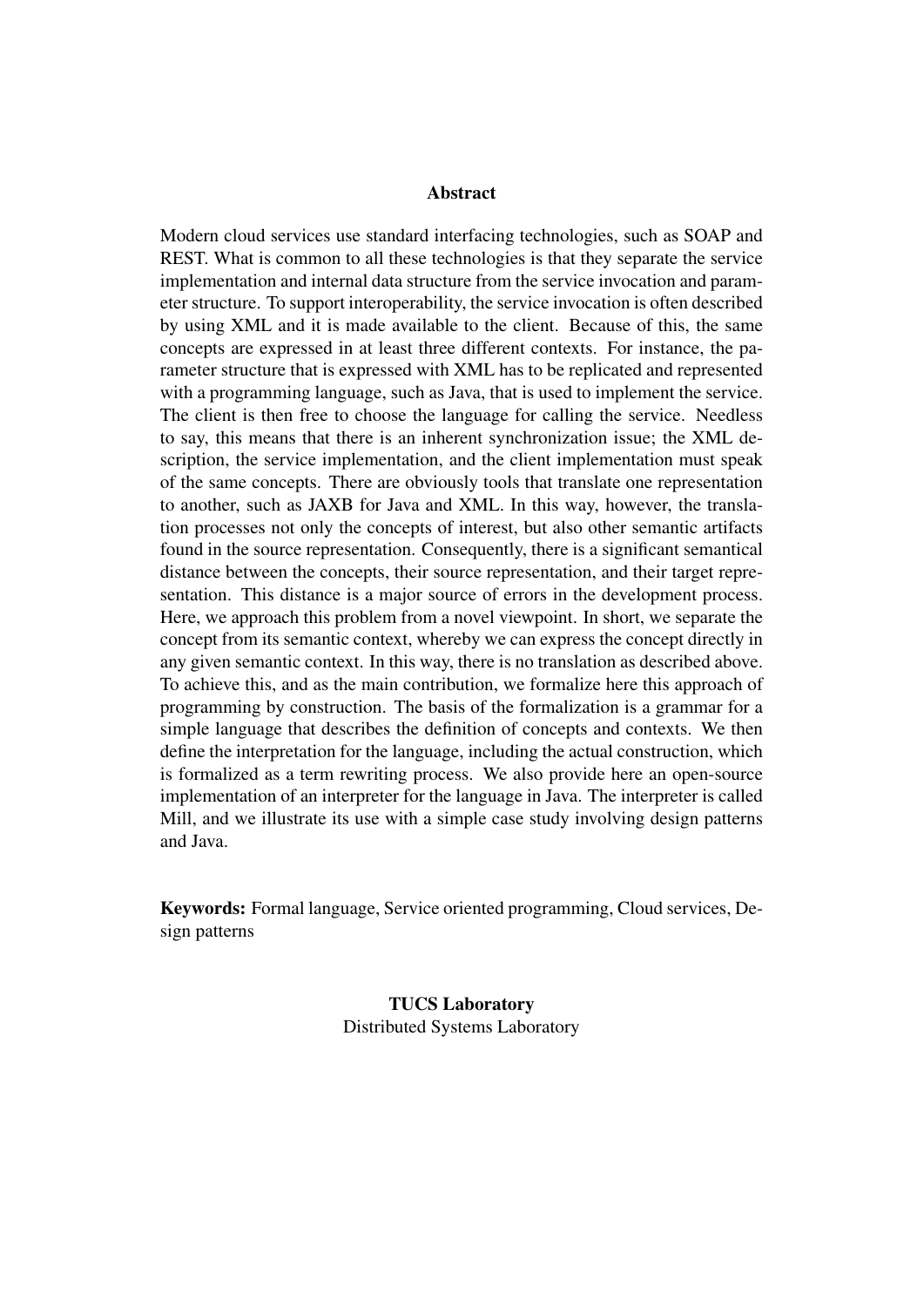## 1 Introduction

Standard interfacing technologies, such as SOAP [1] and REST [2, 3], have largely contributed to the emergence of web services [1] and cloud computing. These interfacing technologies allow platform independent invocation of services with well defined parameters and data structures. To achieve this, services and their parameters are typically described by using XML. XML provides a standard, structured representation for information. In particular, with XML, one can define element types in a standard way by using XSD descriptions [4].

Although the use of XML, and XSD, provide the means for platform independent descriptions, the services and the client applications need eventually be implemented. Technically speaking, this means that the same concepts expressed in XML and XSD documents need to be represented by using some programming language. Clearly, both representations need to be synchronized. As this synchronization is the heart of the development process, there are tools that translate one representation to another. For instance, JAXB [5] supports translation of typed structures expressed as XSD documents into classes and class structures expressed in Java language. As synchronization of the two presentations is required, the translation process occurs whenever the XSD representation changes. In addition, as XSD describes only the structure of the data, there is usually a need for some manual programming each time a translation occurs.

There are two main issues with the translation processes. The first issue has to do with the semantic distance between the different representations, and the second issue has to do with the actual intention of the translation. Together these two issues constitute the main source for problems in the development process. From these two, the core issue is the semantic distance. For instance, although XSD is used for defining data structures, it differs both intentionally and methodologically from how structures are constructed in Java. This means that translation becomes ambiguous. Even though the XSD document defines a specific structure, it does not define the intent of the structure that would help in determining what would be the corresponding structure in Java. Because of this, there are alternative representations of the structure in Java, and the translation process picks one. Sometimes the mismatch of the automatic choice is revealed only afterwards, when the system is already in use. Then, an error reveals that the structure intended in an XSD document did not fully match the semantics of the Java structure obtained with the automatic translation. In the worst case, this results in manual programming of a partial data structure, which then breaks also the synchronization between the XSD description and the Java implementation.

Here, we approach this problem of semantic distance and lack of intention from a alternative viewpoint. Rather than translating a concept from one representation to another, we separate the concept from its semantic context and express them both in a language and representation independent manner. In this way, there can be multiple semantic contexts for any defined concept. Furthermore, the con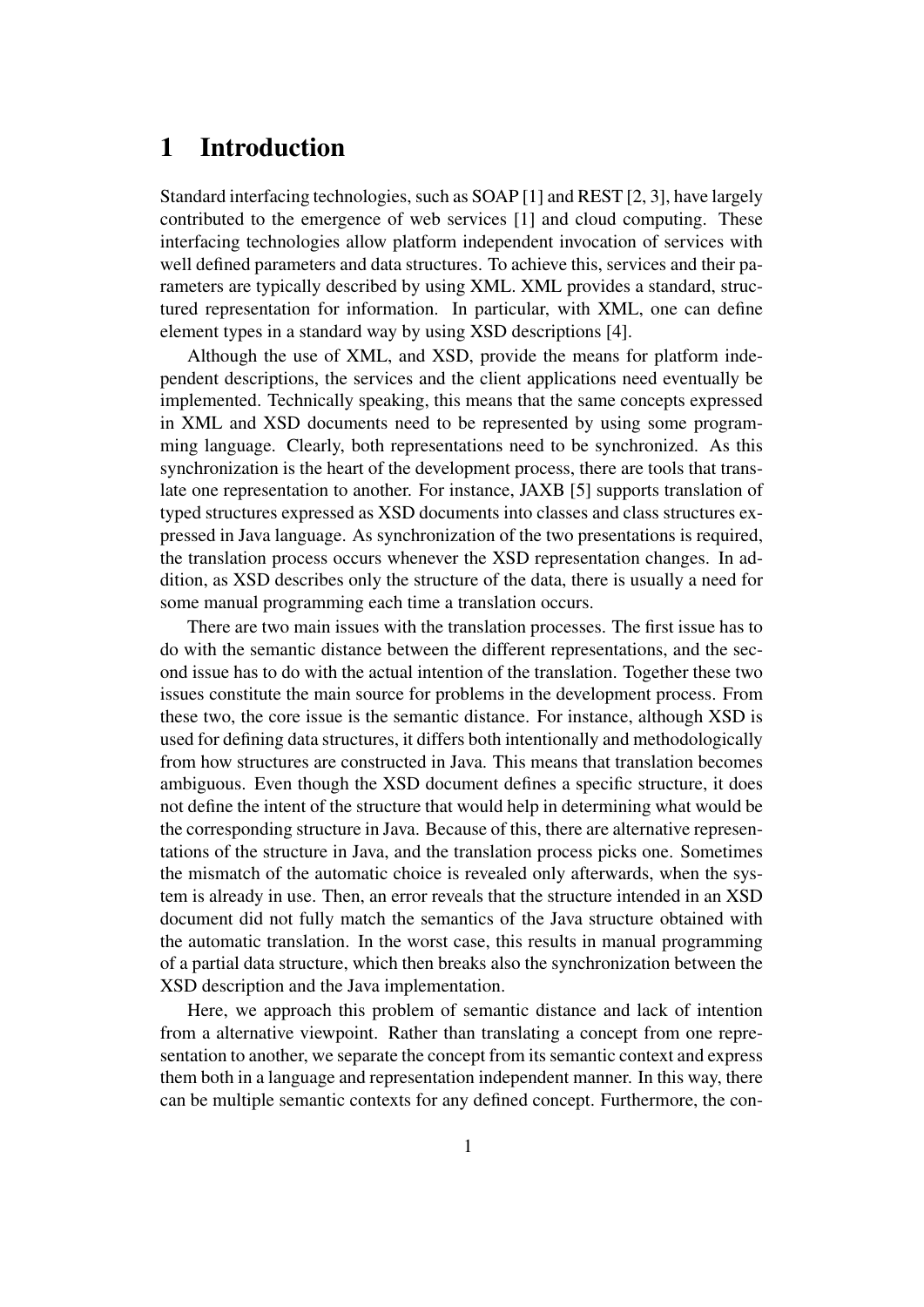cept can then be expressed directly in a given context. Consequently, there is no such translation process as discussed above, and we also avoid the translational issues discussed above.

To achieve this, and as the main contribution, we formalize here this approach that we call "Programming by Construction". The basis of the formalization is a grammar [6] for a simple language that describes the definition of concepts and contexts. This language does not restrict the target language. Consequently, constructs can be tailored not only for any programming languages, but also for any definition and modeling languages, such as XML and UML. With respect to the grammar, we then define the interpretation for the language, including the actual construction process. The construction is technically formalized as a term rewriting process [7]. We also provide here an example implementation for the interpreter, called Mill. Mill is written in Java, and the source code is listed as open-source at the end of this report.

Programming by construction is related to parameterized batch processing and code generation. Both of these have existed for a very long time, and they have been used extensively [8]. Typically, however, code generators are designed and implemented for fixed tasks, such as constructing and accessing databases, performing unit testing, constructing user interfaces, creating specific software layers, etc. With programming by construction, there is no specific task. Instead, contexts fully define the use case and semantics for given concepts. Programming by construction is, thus, a radically different approach. It is, in a way, a declarative programming approach[9].

Programming by construction is also related to use of ontologies, as they both speak of terms, concepts, and semantics. There is, however, a clear separation between the two in terms of intentions and use cases. Ontologies are used to formally capture concepts and their relations with the intent of algorithmic deduction and consistency checking. With ontologies, there is no intent of code generation initially. In contrast, programming by construction solely focuses on construction by expressing concepts in well defined contexts. Thus, the application may be program generation, schema generation, etc. Consequently, with programming by construction, there is no intent of deduction initially. From this point of view, use of ontologies and programming by construction are two, very complementary technologies that could greatly benefit from each other.

We illustrate the use of programming by construction here with a simple case study. It involves representation of person data in two formats, XML and CSV. Furthermore, the case study shows how the same concepts used to define these two representations, can also be used to construct a Java program capable of translating data between the two formats.

This technical report is organized as follows. In Section 2, we discuss in detail, what we mean by concepts, contexts, and construction. In Section 3, we present a grammar for the language that is used to define concepts and contexts as well as to construct representations with them. We also define the interpretation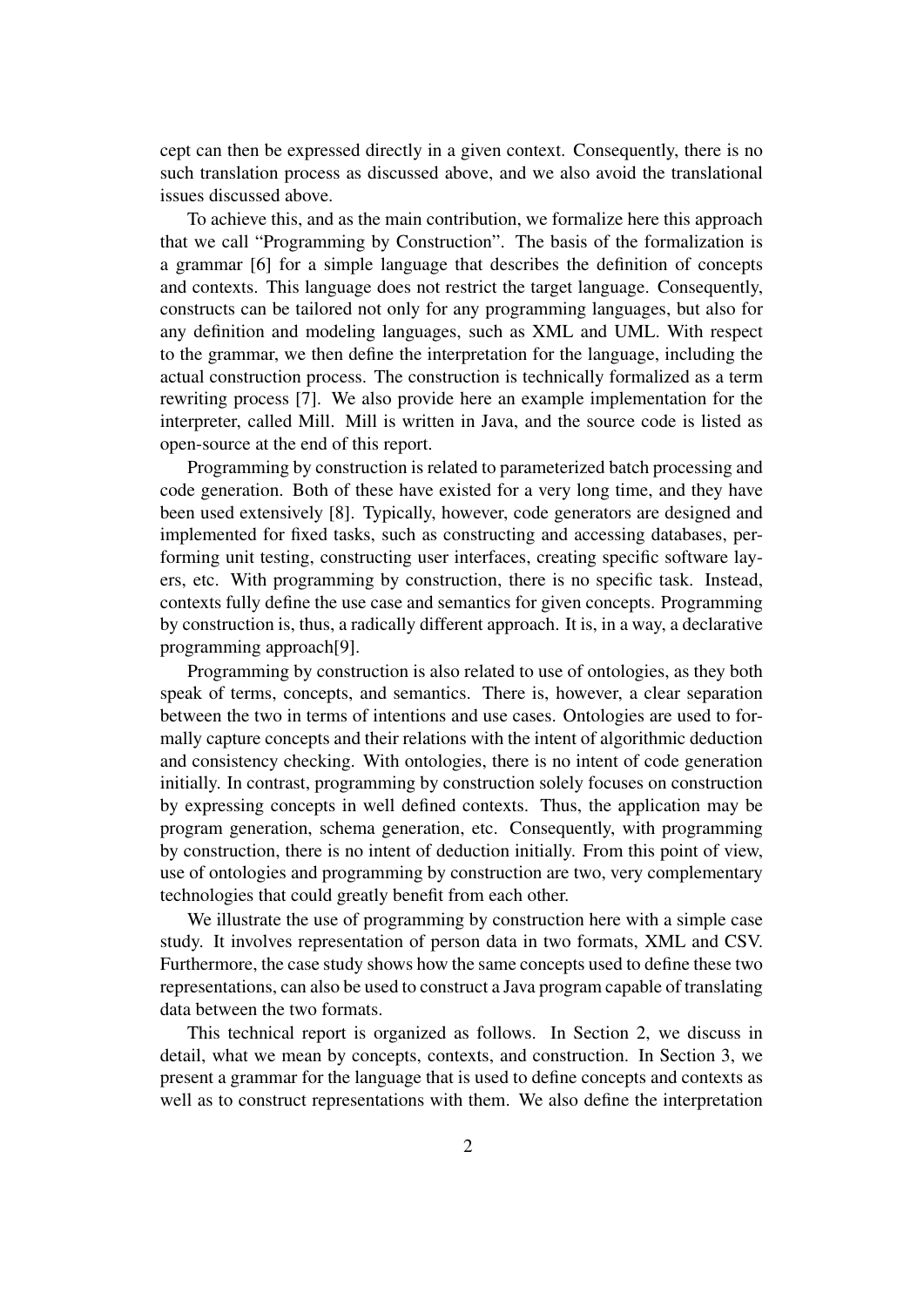for the language in that section. In Section 4, we discuss the implementation of interpreter for the language, called Mill. In Section 5, we present the case study. In Section 6, we provide a conclusion with discussion. Finally, the open-source listing for the interpreter in provided in Appendix.

## 2 Concepts, contexts, and construction

Programming by construction is in a way a declarative programming approach[9]. We define concepts and contexts, where contexts describe the semantic interpretation for the concepts. Construction occurs, when the concepts are expressed in some context. To make all this concrete, we discuss each of these elements in detail, next.

#### 2.1 Concepts

A concept is a term that describes an element of interest. It usually has some inner structure that can be understood to be composed of sub-concepts. Thus, a concept defines a binding between outer and inner concepts; however, this binding does not define or imply any further semantics.

Definition 1 Concept. *A concept is expressed as:*

 $\alpha \cdot T$ 

*where* α *is a label denoting the name of the concept, and* T *denotes the content of the concept.* T *is delimited by a white space, or it can be a string delimited by braces, "*{*" and "*}*".*

Thus, we use ":" to express a relation between a name and a content. In the simplest case, a concept relates a name to a content. For instance, the following concept relates the name "age" to the content "43":

```
age:43
```
Clearly, one could understand the content of the above concept as "43 years", but this interpretation is not mandated by the concept. The relation above could equally denote "43 months". Moreover, the concept does not express whose age it is, if it at all refers to a human. Strictly speaking, we cannot even infer that, as the name of the concept, "age", has no semantics.

As mentioned in Definition 1, the content of a concept may also be delimited by braces. Then, the content of a concept can have more structure to it. For instance, the following example relates several concepts to a concept called "person":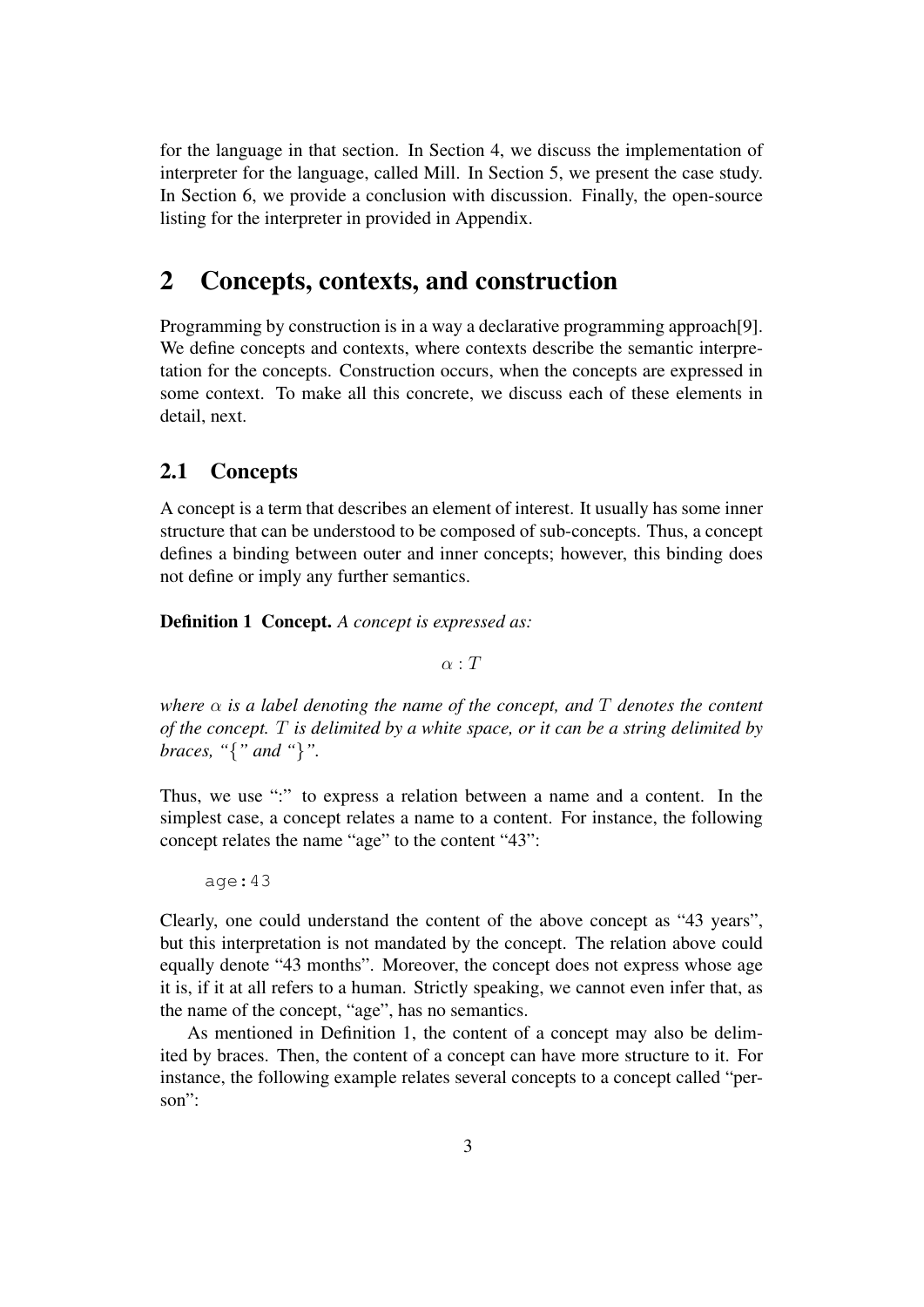person:{ age:43 hobby:reading }

In this case, the only implication that is valid is that the concepts "age" and "hobby" are related to the concept "person". Nothing else can be said about them. For instance, the above could be understood that some person is of age 43 and his/her hobby is reading. It could also refer to a class of persons, who are of age 43 and their hobby is reading, and so on. Again, the proper interpretation, the semantics, not part of the concept, it belongs to a context.

#### 2.2 Contexts

A context is a term that describes the semantics for concepts. Thus, a single context may refer to many concepts. As there can be many ways to express semantics, we do not address the validity of the semantics represented by the contexts. Instead, the binding of concepts to contexts is done by using term rewriting. For this purpose, the context must indicate in the content where specific concepts apply. This is done by using tags in the content. Thus, the term rewriting occurs only within the tagged part of the content of the context.

A context may, thus, contain one or more tags. A tag consists of a label, a separator, and a body. The label is used for matching the tag with the concept to be applied. The separator defines how the body of the tag changes, if the rewriting occurs more than once. The body of the tag is the content subject to rewriting with the content of the concept.

Definition 2 Tag. *A tag is expressed as:*

 $<: \tau < \#C\#> B: >$ 

*where* τ *is a label denoting the name of the tag,* C *is any string denoting the separator in the tag, and* B *is any string denoting the body of the tag. Both* C *and* B *may also contain matching separators of the tag denotation, "*<:*", "*:>*", "*< #*", and "*# >*".*

For instance, the following tag is identified by the name "ATTRIBUTE". It has a white space as a separator string, and its body string is "private TYPE NAME;".

<:ATTRIBUTE<# #>private TYPE NAME;:>

It should be noted that anything in the body string can be subject to rewriting. In this case, however, the intent is that "TYPE" and "NAME" are placeholders and to be rewritten with the content of similarly named concepts.

Definition 3 Context. *A context is a concept containing one or more tags.*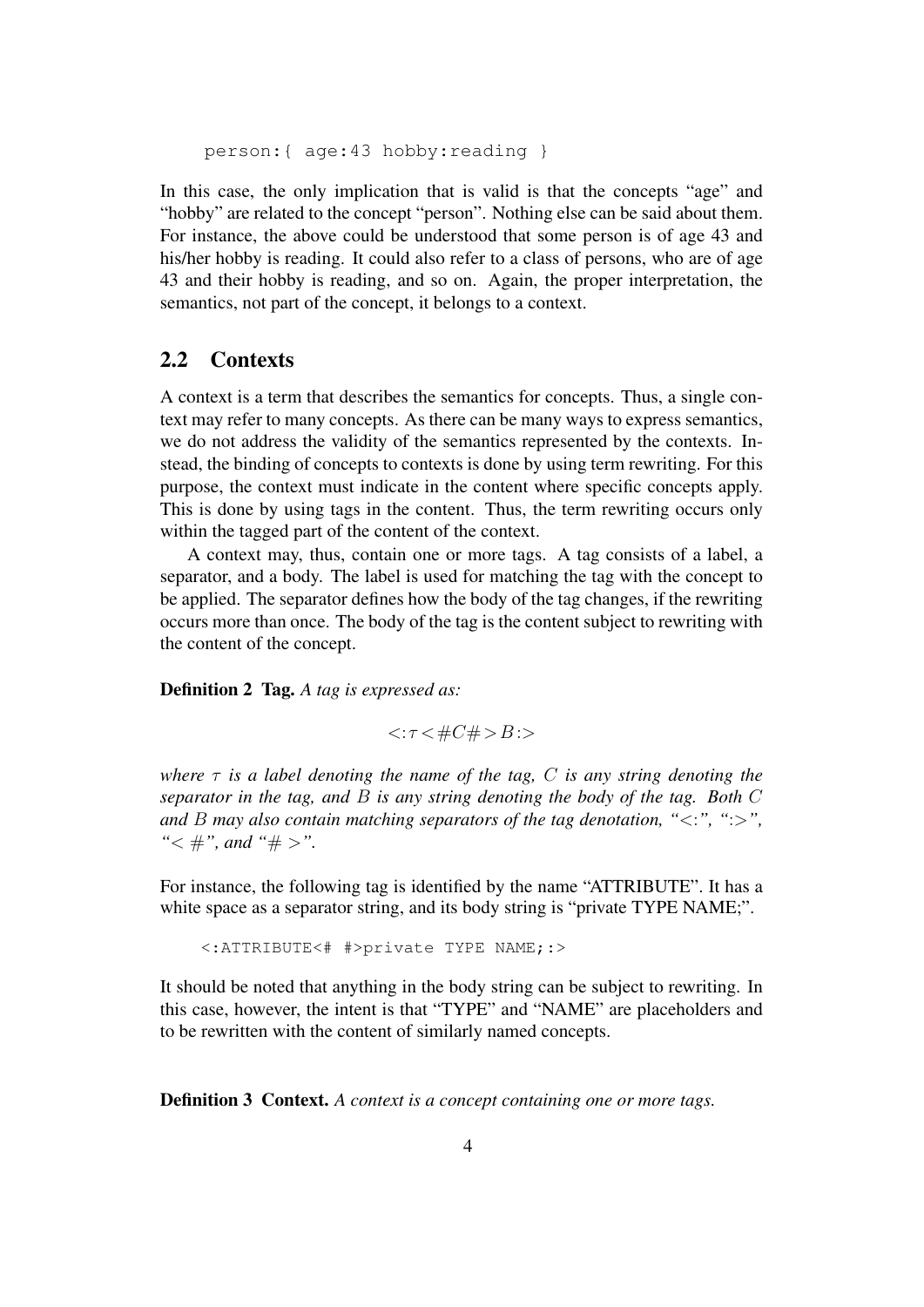For instance, the following context is called "immutable-class", and it has two kinds of tags: "CLASS" tags and "ATTRIBUTE" tags. In short the context defines the semantics for an immutable Java class for concepts "CLASS" and "AT-TRIBUTE".

```
immutable-class : {
  class <:CLASS<##>NAME:>
  {
    <:ATTRIBUTE<##>private TYPE NAME;
    :>
    public <:CLASS<##>NAME:>(<:ATTRIBUTE<#, #>TYPE NAME:>)
    {
    <:ATTRIBUTE<##> this.NAME=NAME;
    :>}
    <:ATTRIBUTE<##> public TYPE NAME() {return NAME;}
  :>}
}
```
Below is another example of a context that is using the same tags as the example above. However, the following context, called "xsd-type" provides an XML type semantics for the exact same concepts as the "immutable-class" context above does for Java.

```
xsd-type : {
  <complexType name="<:CLASS<##>NAME:>Type">
    <sequence>
<:ATTRIBUTE<##>
      <element name="NAME" type="TYPE"></element>
:> </sequence>
  </complexType>
}
```
## 2.3 Construction

Construction occurs, when concepts are expressed in contexts. We formalize the construction by using term rewriting. For this purpose, we need to define first, what we mean by textual substitution, sequential textual substitution, tag rewriting, contextual rewriting, and tag removal.

**Definition 4 Textual substitution.** *Consider a concept*  $\alpha$  : T and a string S. Then, we *denote the textual substitution of all the occurrences of*  $\alpha$  *in* S with T by

 $\mathbb{I}S \alpha$  : Th

*The substitution takes places from left to right so that the substitution value* T *is never reconsidered.*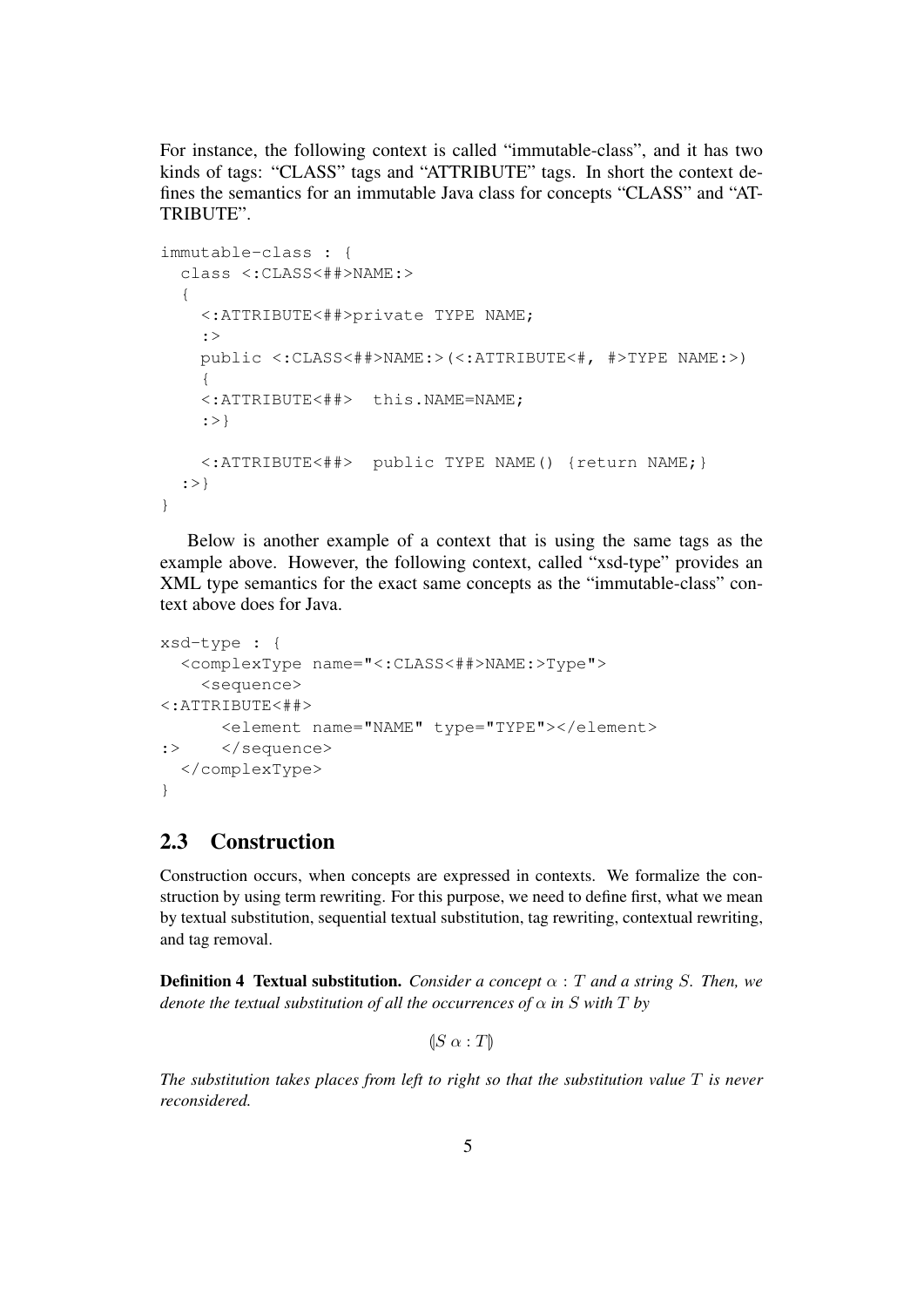Thus, the textual substitution, as defined above, terminates always. As an example, consider the concept  $A: aA$  and a string  $A\_B\_A$ . Then,  $(A\_B\_A \ A : aA)$  yields  $aA\_B\_aA$ .

Definition 5 Sequential textual substitution. *We denote the sequential textual substitution by*

$$
(S \alpha_1 : T_1 \dots \alpha_n : T_n)
$$

*It is computed as*  $\left(\ldots\left(\vert S \alpha_1 : T_1 \right)\ldots \alpha_n : T_n\right)$ .

Note that we cannot define the sequential textual substitution with Kleene star. Such a definition would implicate the substitution taking place with respect to all possible concepts in some given set of concepts. In our case, there is no such set of concepts. Instead, in sequential textual substitution, each concept for substitution must be explicitly stated, and the substitution is performed only with respect to those concepts in the given order. This also means that substitution may occur multiple times with respect to the same concept. In such a case, the order of appearance makes a difference.

**Definition 6 Tag rewriting.** *Consider a tag*  $\lt: \tau \lt \#C \# \gt B \gt \gt$ *, where*  $\tau$  *is the name of the tag,* C *is the separator string, and* B *is the body string as defined earlier. Also, consider a list of concepts*  $\alpha_1 : T_1 \dots \alpha_n : T_n$ . Then, we denote tag rewriting by

$$
\llbracket \langle \cdot : \tau \langle \#C \# \rangle B \rangle > \alpha_1 : T_1 \dots \alpha_n : T_n \rrbracket
$$

*and it is computed as*  $\langle B \alpha_1 : T_1 \dots \alpha_n : T_n \rangle \langle T \langle E \rangle + \langle T \rangle \langle E \rangle$ 

Thus, a tag rewrite performs a textual substitution on the body of the tag with respect to given concepts. In addition, tag rewriting does not remove the tag; rather it duplicates and modifies it by concatenating the separator string with the body string. In this way, the tag rewriting may take place multiple times, and the separator string becomes active for all subsequent tag rewrites. As an example, consider the tag:

```
<:ATTRIBUTE<#/**/ #>private TYPE NAME;:>
```
and a list of concepts (in the given order):

NAME:age TYPE:int

Then, the tag rewriting yields the outcome

private int age;<:ATTRIBUTE<##>/\*\*/ private TYPE NAME;:>

Thus, after the rewriting occurs the modified tag remains as part of the content.

**Definition 7 Contextual rewriting.** *Consider a string* S, a tag  $\lt$ :  $\tau$   $\lt$   $\neq$   $C \neq$   $>$   $B$ : $>$ , and *a list of concepts*  $\alpha_1 : T_1 \dots \alpha_n : T_n$ . Then contextual rewriting of tags  $\tau$  in string S with *concepts*  $\alpha_1...\alpha_n$  *is denoted by* 

$$
[\![S(\tau)\ \alpha_1:T_1\ldots\alpha_n:T_n]\!]
$$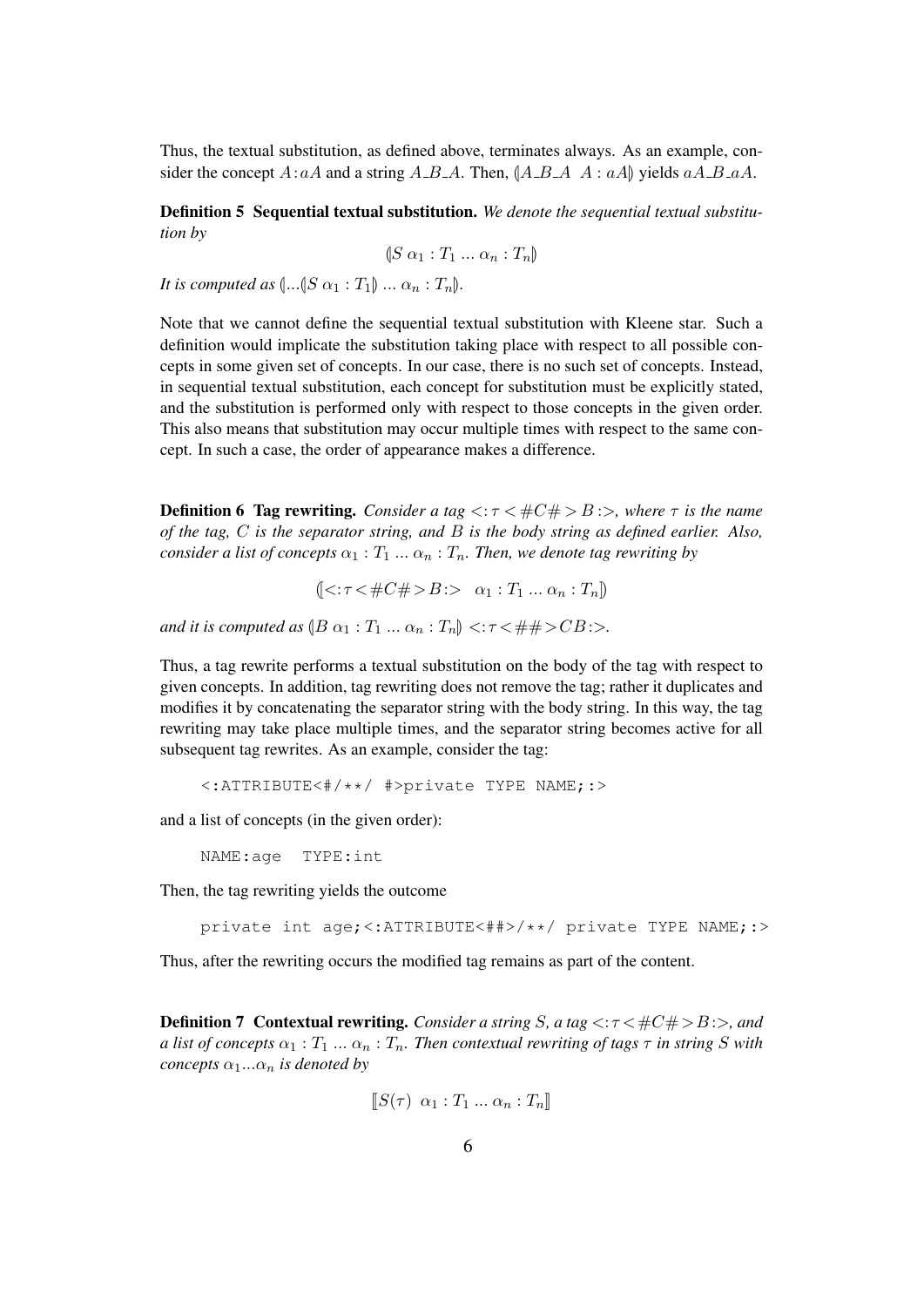*and it is computed as follows:*

*1) If* S *contains no tag, the result is* S *as is.*

*2)* If *S* contains a tag, *S* is of form  $P \le \tau \le \#C \# > B$  : > U, where *P* is the prefix *string not containing the tag, and* U *is the suffix string that may contain the tag. Then, the result is computed as*

$$
P(\langle \cdot; \tau \langle \#C\# \rangle B \rangle > \alpha_1 : T_1 \dots \alpha_n : T_n) \llbracket U(\tau) \ \alpha_1 : T_1 \dots \alpha_n : T_n \rrbracket
$$

Thus, the contextual rewriting defines a sequential, but terminating application of tag rewriting for a string. In effect, it describes the rewriting of all tags of the given form in the string from left to right.

Definition 8 Tag removal. *The removal of all tags from a string* S *is denoted by*

 $\|S\|$ 

```
and it is computed as follows:
```
*1) If* S *contains no tag, the result is* S *as is.*

*2)* If *S* contains a tag, *S* is of form  $P \le \tau \le \#C \# > B$  :> U, where P is the prefix *string not containing the tag, and* U *is the suffix string that may contain the tag. Then, the result is computed as*  $P||U||$ *.* 

For instance, consider a string with one tag:

```
class Person {
 private int age;<:ATTRIBUTE<##> private TYPE NAME;:>
}
```
After tag removal the string becomes:

```
class Person {
 private int age;
}
```
Definition 9 Construction. *Consider a context of form* γ : S*, and concepts of form*  $\tau_1:\{\alpha_1:T_1\ ...\ \alpha_n:T_n\}...\ \tau_t:\{\beta_1:T_1\ ...\ \beta_m:T_m\}$ . Then the construction of the *concepts*  $\tau_1...\tau_t$  *by using*  $\gamma$  *is denoted by* 

 $[\gamma \ \tau_1 : \{\alpha_1 : T_1 \dots \alpha_n : T_n\} \dots \tau_t : \{\beta_1 : T_1 \dots \beta_m : T_m\}]$ 

*It is computed as*

$$
\mathcal{L}[\ldots[S(\tau_1) \ \alpha_1 : T_1 \ldots \alpha_n : T_n] \ldots (\tau_t) \ \beta_1 : T_1 \ldots \beta_m : T_m \mathcal{L}]\mathcal{L}
$$

Consider for instance a context "class" defined as: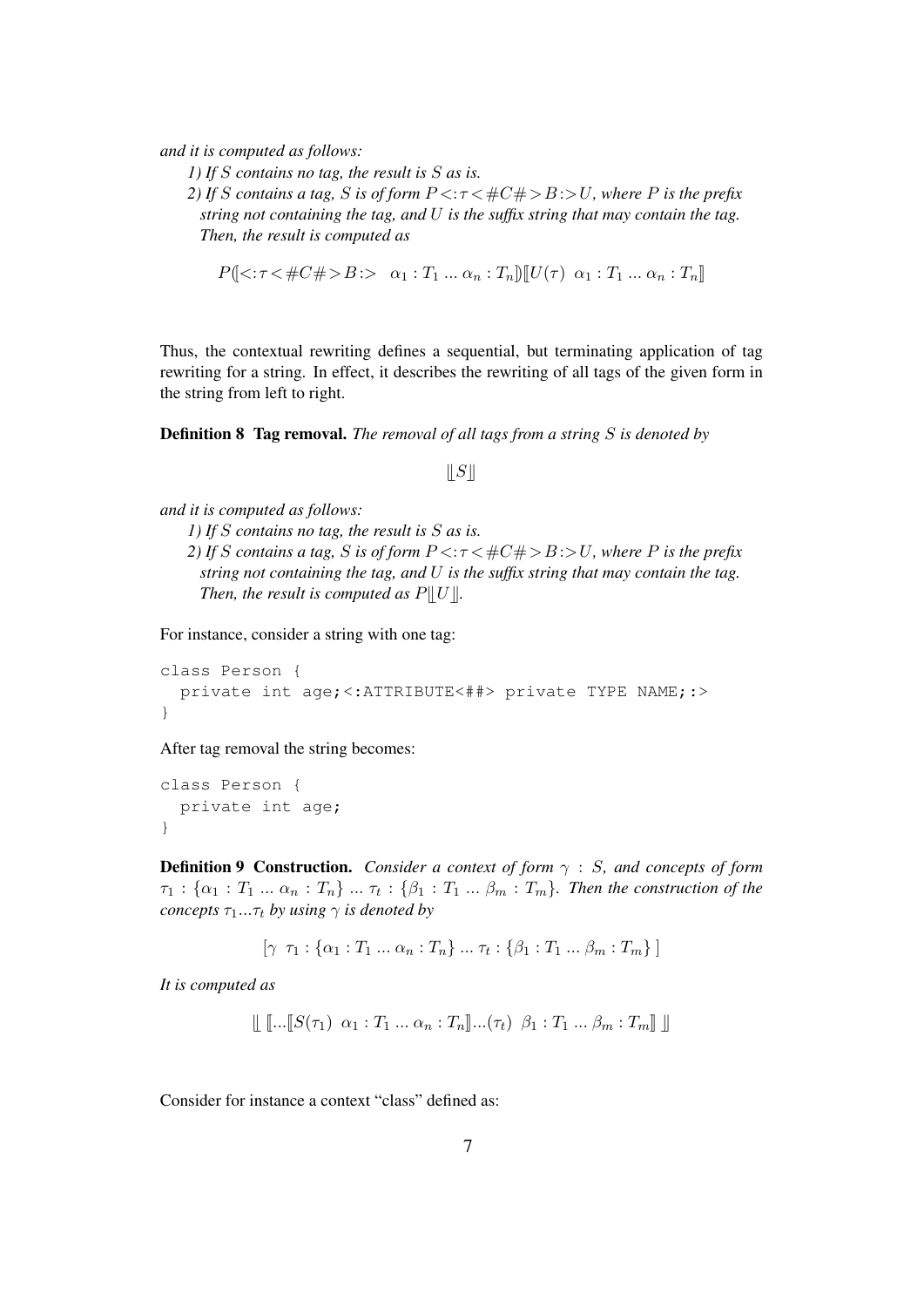```
class MyClass {
  <:ATTRIBUTE<##> public TYPE NAME;
  :>
}
```
Note that the construction considers tags literally so that if we wish to construct each concept to its own line, we need to include a line break within the tag. Therefore, above, the tag actually extends over two lines. This causes the construction to generate also a line break. Now, consider the following construction:

```
[ class
     ATTRIBUTE:{ TYPE:String NAME:name }
     ATTRIBUTE:{ TYPE:String NAME:address }
]
By Definition 9, it unfolds to
T J Jclass MyClass {
       \lt: ATTRIBUTE\lt\# \# > public TYPE NAME;
       :>
    } (ATTRIBUTE) TYPE : String NAME : name
    \Vert(ATTRIBUTE) TYPE : String NAME : address
\|After unfolding the innermost tag rewrite, it becomes:
\parallel \parallel Class MyClass {
     public String name;
      \lt: ATTRIBUTE\lt\# \# > public TYPE NAME;
     :>
   } (ATTRIBUTE) TYPE : String NAME : address
\mathbb{I}After unfolding the remaining tag rewrite, it becomes:
\parallel class MyClass {
   public String name;
   public String address;
    \lt: ATTRIBUTE\lt \# \# > public TYPE NAME;
    :>
```
Finally, after tag removal, the construction result is:

```
class MyClass {
 public String name;
 public String address;
}
```
}  $\parallel$ 

Here, each concept is cleanly constructed on its own line, due to including the line break in the tag, in the definition of the "class" construct.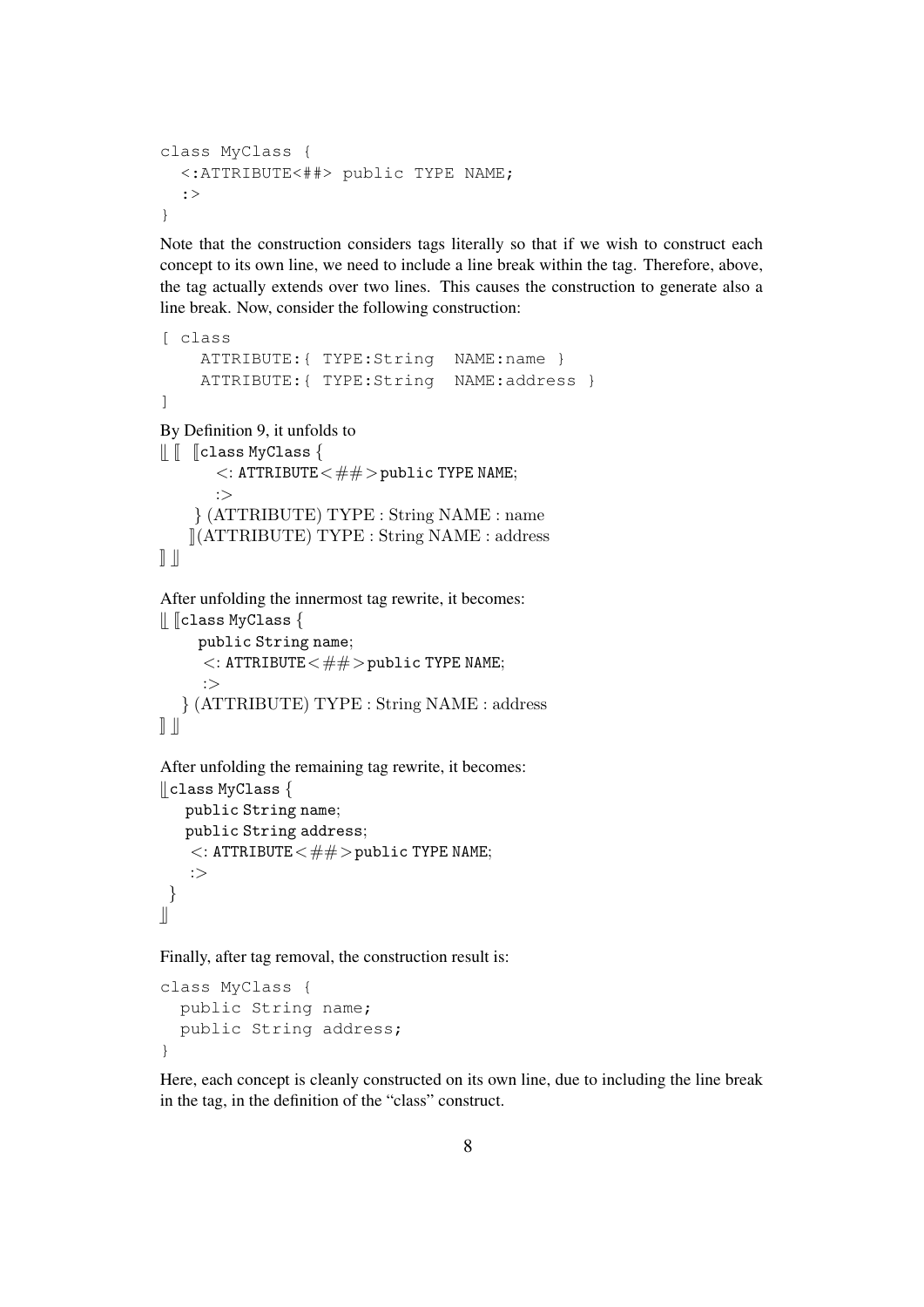## 3 Formalization of programming by construction

We formalize the concept of programming by construction by using a formal grammar [6]. More specifically, we use a Backus-Naur form [10] to represent the grammar that describes definition of concepts and contexts as terms as well as construction of concepts by using them. In the grammar, we wish to use construction as a "first class citizen", so that it can determine not only the content for some concept or context, but also the entire definition of new concepts and contexts. We shall start by defining the grammar. As the grammar defines only the syntax used in programing by construction, we then define how each statement in the grammar interpreted. Lastly, we give some examples illustrating the interpretation.

#### 3.1 Formal grammar

Definition 10 Formalization of programming by construction. *The concept of programming by construction is captured by using the following formal grammar, where each row is numbered for later reference:*

| <corpus></corpus>         | ::= <element> <corpus></corpus></element>                                   | (1)  |
|---------------------------|-----------------------------------------------------------------------------|------|
|                           | <element></element>                                                         | (2)  |
| <element></element>       | $::=$ <construction></construction>                                         | (3)  |
|                           | <definition></definition>                                                   | (4)  |
|                           | <construction> ::= "[:"<label> <corpus>":]"</corpus></label></construction> | (5)  |
|                           | $ $ "[" <label> <corpus>"]"</corpus></label>                                | (6)  |
| <definition></definition> | $::=$ <label> <math>" : "</math> <value></value></label>                    | (7)  |
| <value></value>           | $::=$ $<$ label>                                                            | (8)  |
|                           | <construction></construction>                                               | (9)  |
| <label></label>           | $::=""\{ " < t \in x t > " }"\$                                             | (10) |
|                           | <word></word>                                                               | (11) |
|                           |                                                                             |      |

The grammar of Definition 10 determines a higher-order term (string) rewriting system [7], because it allows definition of new terms on-the-fly. Thus, in a way, it is similar to for instance  $\lambda$ -calculus [11]. Furthermore, the grammar is defined recursively. This means, for instance, that not only can a construction determine a definition, but also a definition can determine a construction. This makes the language more expressive, but then we have to define how a term definition behaves during recursion.

Although the grammar above defines, what kind of representations form well defined statements in the concept of programming by construction, it does not define how to interpret those statements. In particular, there is no link between the grammar and the definitions for construction given in Section 2. Therefore, we shall now define the interpretation to all statements of the grammar in a top-down manner. In doing so, we also formally define an interpreter for the grammar.

#### 3.2 Interpretation of the grammar

Before we can speak of the interpretation of grammar, we need to define a dictionary. It is the heart of the interpretation process.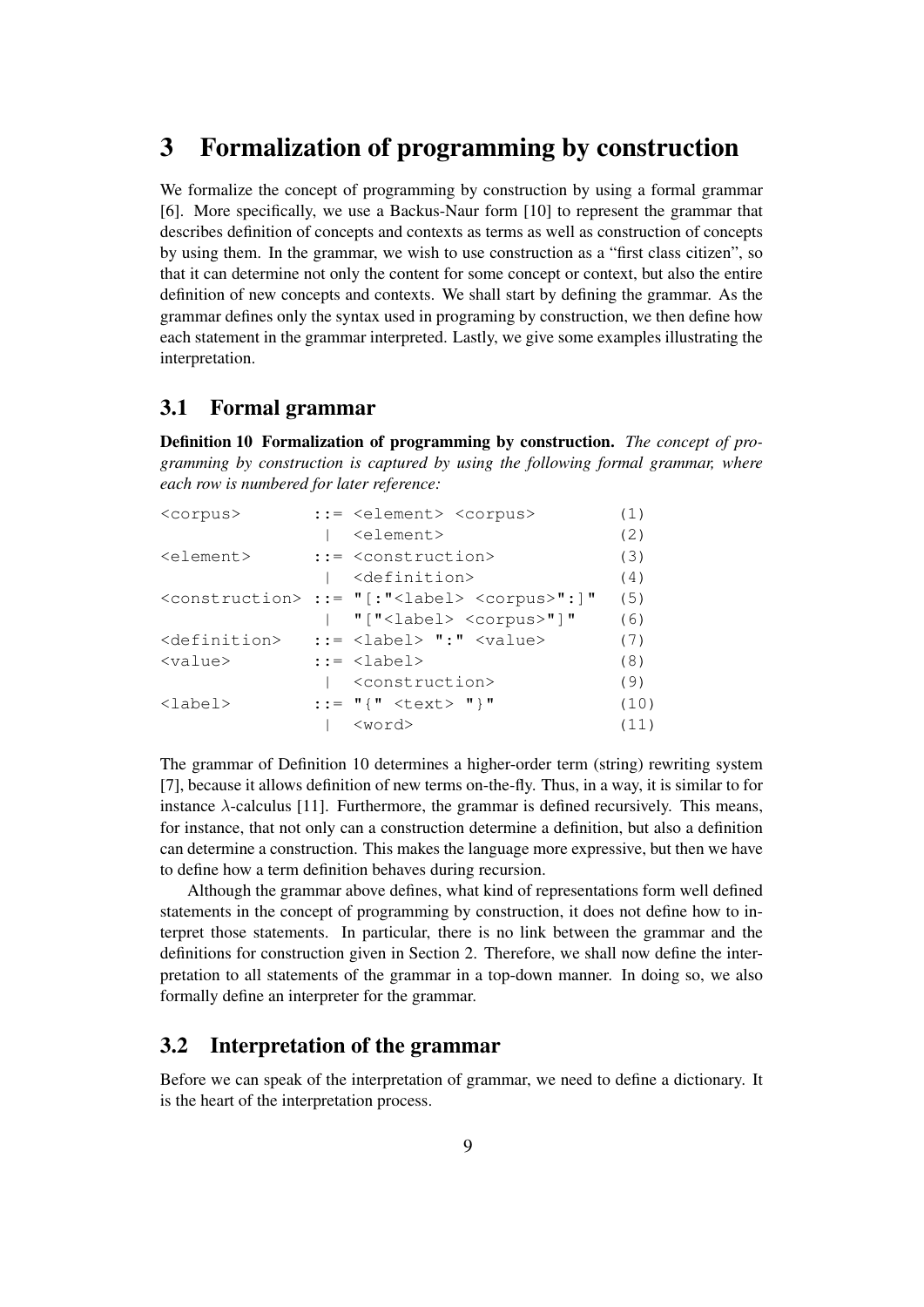Definition 11 Dictionary. *All defined terms, concepts and contexts, form a dictionary. Dictionary can be modified by redefining a term. Changes in the dictionary are visible only at the current level of interpretation recursion or below it.*

Thus, the result of the interpretation (of the whole corpus) is a dictionary. Because the grammar is recursive, changes in the dictionary are also recursive. This means, for instance, that the terms defined within the construction element do not become visible to the upper level recursion. This becomes apparent later, in the interpretation for the construction.

Interpretation 1 Corpus. *Corpus is a string to be interpreted. As defined in the rows 1 and 2 of Definition 10, a well-formed corpus can consist only of sequential, well-defined elements. Each element is fully interpreted before considering the next element in the corpus.*

In other words, corpus is interpreted element by element until there are no elements left, or an ill-formed element is encountered. In the latter case, the interpretation stops with a partial result.

Interpretation 2 Element. *As defined in the rows 3 and 4 of Definition 10, a well-formed element can either be a construction result or a term definition.*

Note that the construction result and the term definition have their own interpretations that differ significantly. We shall define the interpretation for the contextual rewriting and construction element next.

**Interpretation 3 Contextual rewriting.** *Consider a corpus*  $\left| \cdot \right|$  *label*  $\lt$  *corpus*  $\gt$   $\mid$ *T*, *where* T *is the remainder of the corpus. Also, let* R *denote the result of the contextual rewriting of the form* [: label < corpus>:] *as defined in the row 5 of Definition 10. Then, the effect of the contextual rewriting is that* R *is prefixed to the remainder of the corpus,* T*; thus, resulting in corpus* RT*. Consequently, a well-formed contextual rewriting is always of the form*

 $[\![\gamma \ \tau_1 : \{\alpha_1 : T_1 \dots \alpha_n : T_n\} \dots \tau_t : \{\beta_1 : T_1 \dots \beta_m : T_m\} \!]$ 

*and its result can be computed as contextual rewriting by using Definition 7. However, although the current dictionary is fully available for the contextual rewriting, the concepts*  $\tau_1..\tau_t$ ,  $\alpha_1..\alpha_n$ , and  $\beta_1..\beta_m$  are visible only during the contextual rewriting, because the *contextual rewriting enters a deeper state of recursion.*

Thus, technically speaking, the contextual rewriting only modifies the corpus at the current location of interpretation. The contextual rewriting does not modify the current dictionary in any way. That functionality is solely reserved for the term definition. Moreover, as defined in Definition 7, contextual rewriting preserves all tags in the reconstructed result.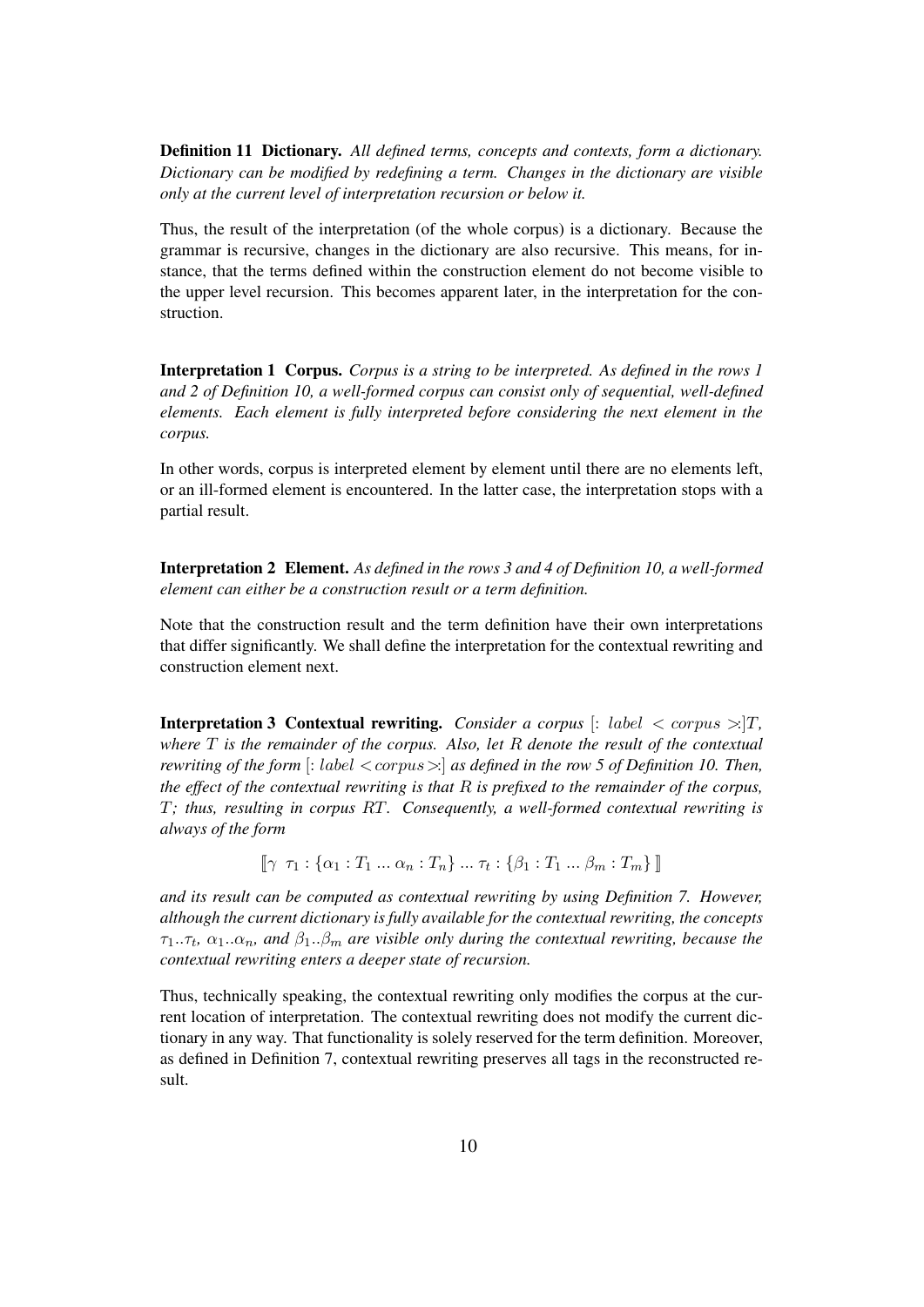**Interpretation 4 Construction.** *Consider a corpus of the form* [label  $\langle$  corpus  $\rangle$ ], *where* T *is the remainder of the corpus. Also, let* R *denote the result of the construction of the form* [label < corpus>] *as defined in the row 6 of Definition 10. Then, the effect of the construction is that* R *is prefixed to the remainder of the corpus,* T*; thus, resulting in corpus* RT*. Consequently, a well-formed construction is always of the form*

 $[\gamma \ \tau_1 : \{\alpha_1 : T_1 \dots \alpha_n : T_n\} \dots \tau_t : \{\beta_1 : T_1 \dots \beta_m : T_m\}]$ 

*and its result can be computed by using Definition 9. However, although the current dictionary is fully available for the construction, the concepts*  $\tau_1..\tau_t$ ,  $\alpha_1..\alpha_n$ , and  $\beta_1..\beta_m$ *are visible only during the construction, because the construction enters a deeper state of recursion.*

Thus, the difference, between the contextual rewriting and construction is that construction removes all tags from the result, as it was defined in Definition 9.

Interpretation 5 Term definition. *As defined in the row 7 of Definition 10, a wellformed term definition is of the form* < label >:< value >*. Thus, a term can be either a concept or a context depending on its content in accordance to earlier definitions 1 and 3. A well-defined term is added to the dictionary. In case the dictionary has already a term with the same name, it is replaced with the most recent term definition.*

Note that dictionary update is visible only at the current level of recursion or below it. This is mandated and enforced by the interpretation of the construction elements. Note also, that the grammar of 10 does not enforce construction to take place only as value for the term definition. In fact, the grammar does allow construction to take place as an element of corpus. Then, if the result of the construction is a set of term definitions, those terms will be added to the dictionary at the current level of recursion. Moreover, if the result of the construction is merely a label, that label can be used as the name of a new term definition. All this becomes apparent later on in this section, as we illustrate the use of the defined language.

Interpretation 6 Value. *As defined in the rows 8 and 9 of Definition 10, a well-formed value is either a label or the result of a construction.*

Note that this means if the construction appears as a value in a term definition, that the entire result of the construction is used as the value for the term definition and none of it flows into the corpus as new elements.

Interpretation 7 Label. *As defined in the rows 10 and 11 of Definition 10, a well-formed label is either delimited by braces, "*{*" and "*}*", or it is a word. The delimiters are not considered to be part of the label, and a word cannot contain white spaces or colons.*

Note that according to the interpretation, a label may well contain special characters. In fact, as the last interpretation, we specialize the interpretation of the label to refer to files and to the command shell.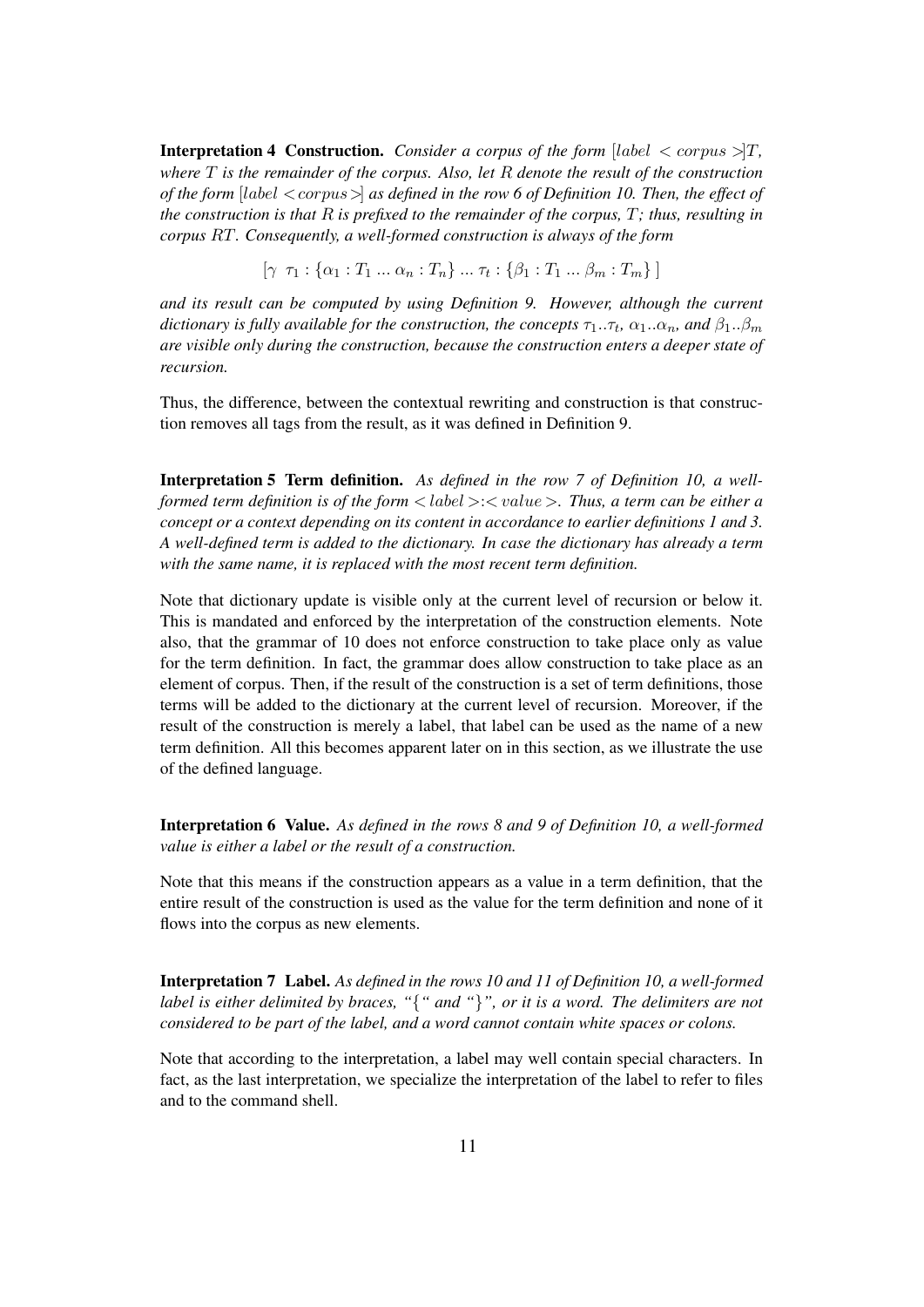Interpretation 8 @-label. *A label that starts with "@" refers to a file identified by the rest of the name of the label. A single "@" refers to the command shell.*

This interpretation enforces with the following side effects:

- $\mathcal{Q}$  file :  $\langle value \rangle$  causes writing of  $\langle value \rangle$  to a file named file.
- $\lt label$  : [@file  $\lt$  corpus  $>$ ] reads the content of a file named file and uses it as the context for the construction.
- $@:$  causes execution of command shell with  $< value>$ .
- $\bullet$  < *label* >:  $\left[ \circledcirc$  < *corpus* > x uses the most recent result of the command shell execution as the context for the construction.

#### 3.3 Examples of interpretations

We shall now illustrate the interpretation of the defined grammar by using simple examples. A more comprehensive example is shown later as the case study.

As the first example, we consider a simple case of defining a context and using it in constructing two concepts. Consider the following corpus:

```
greeting : {Hello <:person<#, #>name:>!}
@stdout : [greeting
    person:{name:Mauno}
    person:{name:Mats}
]
```
The corresponding parse tree is shown in Figure 1. As the tree shows, the corpus parses into two definitions, from which the latter definition is determined by the construction result. As the result is stored to a term called "@stdout", it effectively prints the result to the standard output:

Hello Mauno, Mats!

To illustrate the recursive nature of construction, and the fact that the construction is a "first-class citizen" in the language, we restructure the same example differently. We also modify the corpus so that it illustrates the recursive nature of dictionaries and term definitions. Consider now the following corpus:

```
person:whoever...
people :{person:{name:Mauno} person:{name:Mats}}
greeting : {Hello <:person<#, #>name:>!}
@stdout : [greeting [people]]
@stdout : [person]
```
This corpus consists of five definitions. Although the term "person" is redefined in the construction, it does not alter the original definition for the term "person", as construction uses a recursive dictionary. Hence, the above corpus yields the following result on standard output: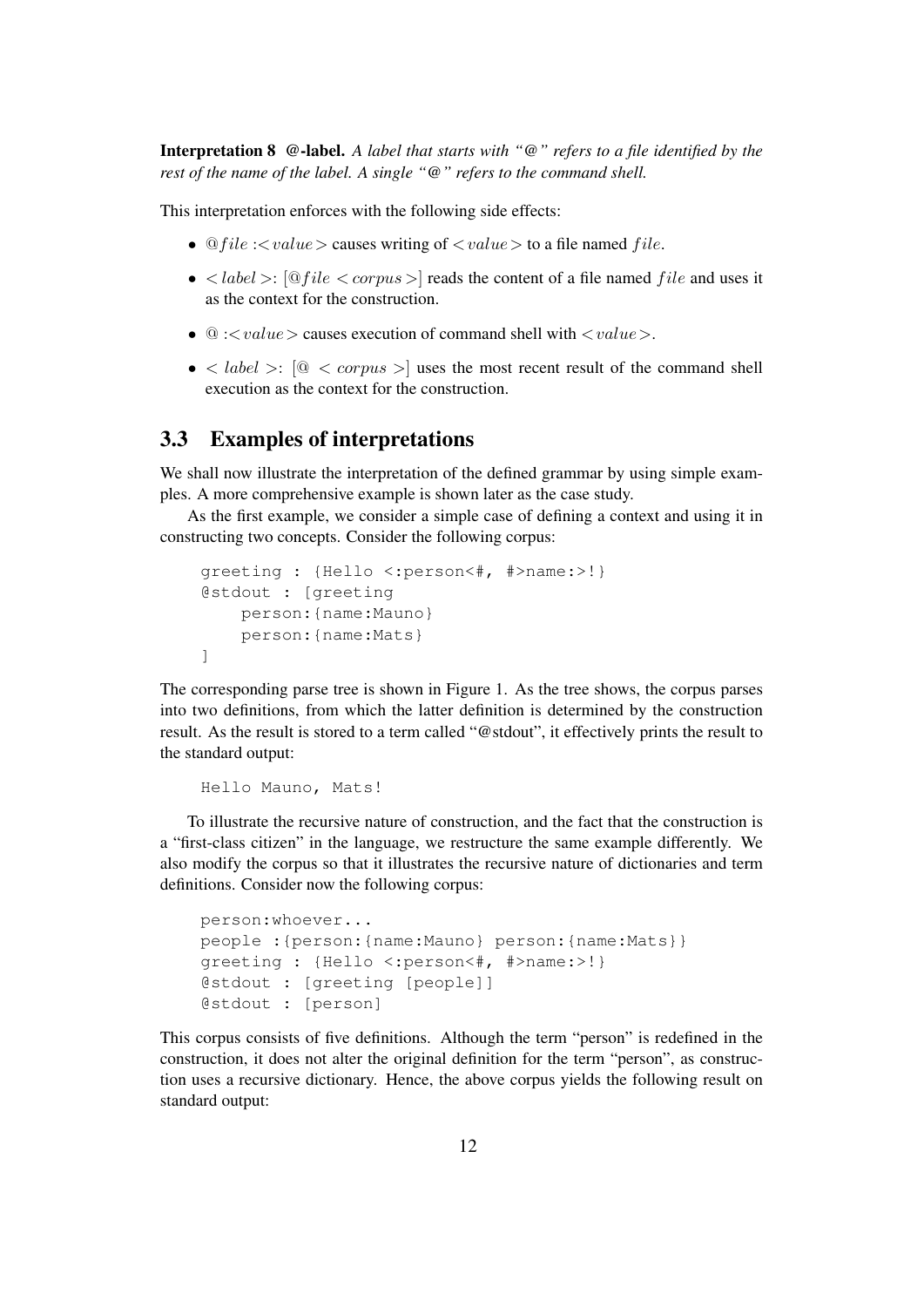

Figure 1: Parse tree for the corpus of the first example.

```
Hello Mauno, Mats!
whoever...
```
As the next example, we illustrate how the result of a construction element is really prefixed to the corpus. In this case, consider the following corpus:

```
person:whoever...
people :{person:{name:Mauno} person:{name:Mats}}
[people]
@stdout : [person]
```
Now, as the result of the construction "[people]" is prefixed to the corpus, it effectively causes the redefinition of the term "person" twice. Since only the latter definition lasts, the corpus above yields the following output:

```
name:Mats
```
As the last example, we illustrate how the result of a construction element can be used as a label to define a new term. Such a possibility is implicitly in the grammar as the construction result is prefixed to the corpus. As an example, consider the following corpus:

```
label:programming
[label]: {by construction}
@stdout : [programming]
```
This yields the following result to the standard output:

```
by construction
```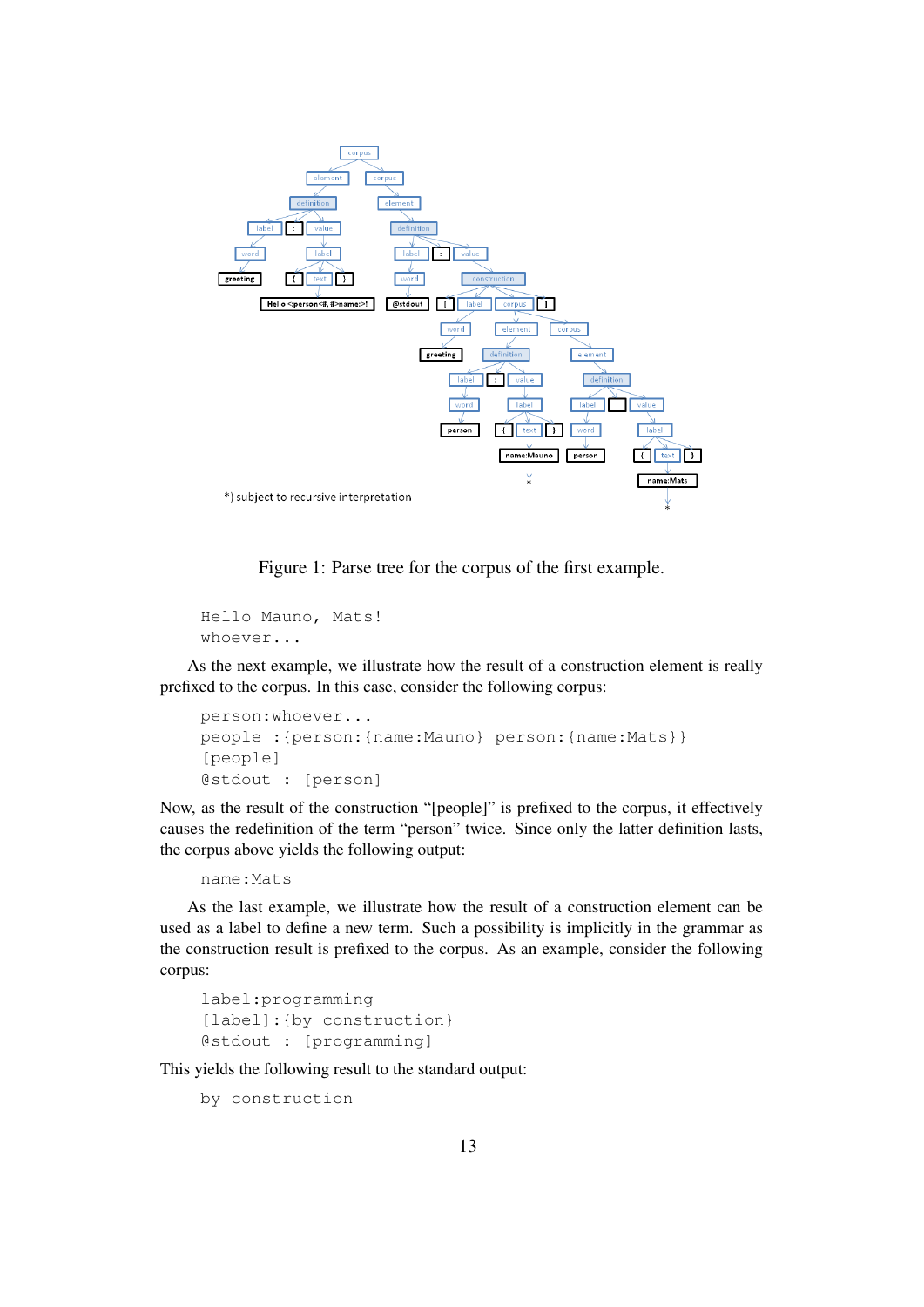

Figure 2: Class digram of Mill implementation.

# 4 Example Java implementation of programming by construction

We have implemented an example interpreter for the language described in Section 3 in Java. The interpreter is called Mill. We shall now describe the implementation on a general level. The actual Java source code is provided in Appendix I as open-source.

As the grammar is simple, the implementation of Mill consists of only six classes. The classes are *Console*, *Interpreter*, *Parser*, *Dictionary*, *Constructor*, and *Tag*. In short, the *Console* is the main class using the *Interpreter* to interpret corpus elements. The *Interpreter* uses the *Parser* to parse elements from corpus. The *Interpreter* uses the *Constructor* to construct elements and it stores well-founded term definitions are stored into the *Dictionary*. The *Constructor* uses instances of *Tag* for the rewriting processing.

Figure 2 shows the classes and their dependencies as a UML class diagram [12]. It also shows the public methods of the classes that provide the core functionality. We shall next discuss each class in more detail, and explain in particular the role of the public methods in the classes. Note that each class consists of also private attributes and private methods. We do not, however, discuss here the private attributes and methods to keep the presentation concise.

Console. The main class is called *Console*. It has only one public method, *main*, that is used to run Mill. The *main* method creates an instance of the *Interpreter* class. The *main* methods then feeds the data from the standard input as a corpus to the *Interpreter*. To do that, the *main* encapsulates the corpus in an instance of a *Parser* which is then passed to the *Interpreter*. The *main* method terminates either when all data is processed from the standard input or when the *Interpreter* encounters an error. The *Console* also supports running Mill in an interactive mode by passing a command line parameter *interactive*. Then, the *main* method reads one line at a time from the standard input, encapsulates it in a *Parser*, and passes it to the *Interpreter*. In the interactive mode, the *main* method never terminates; it has to be terminated forcefully.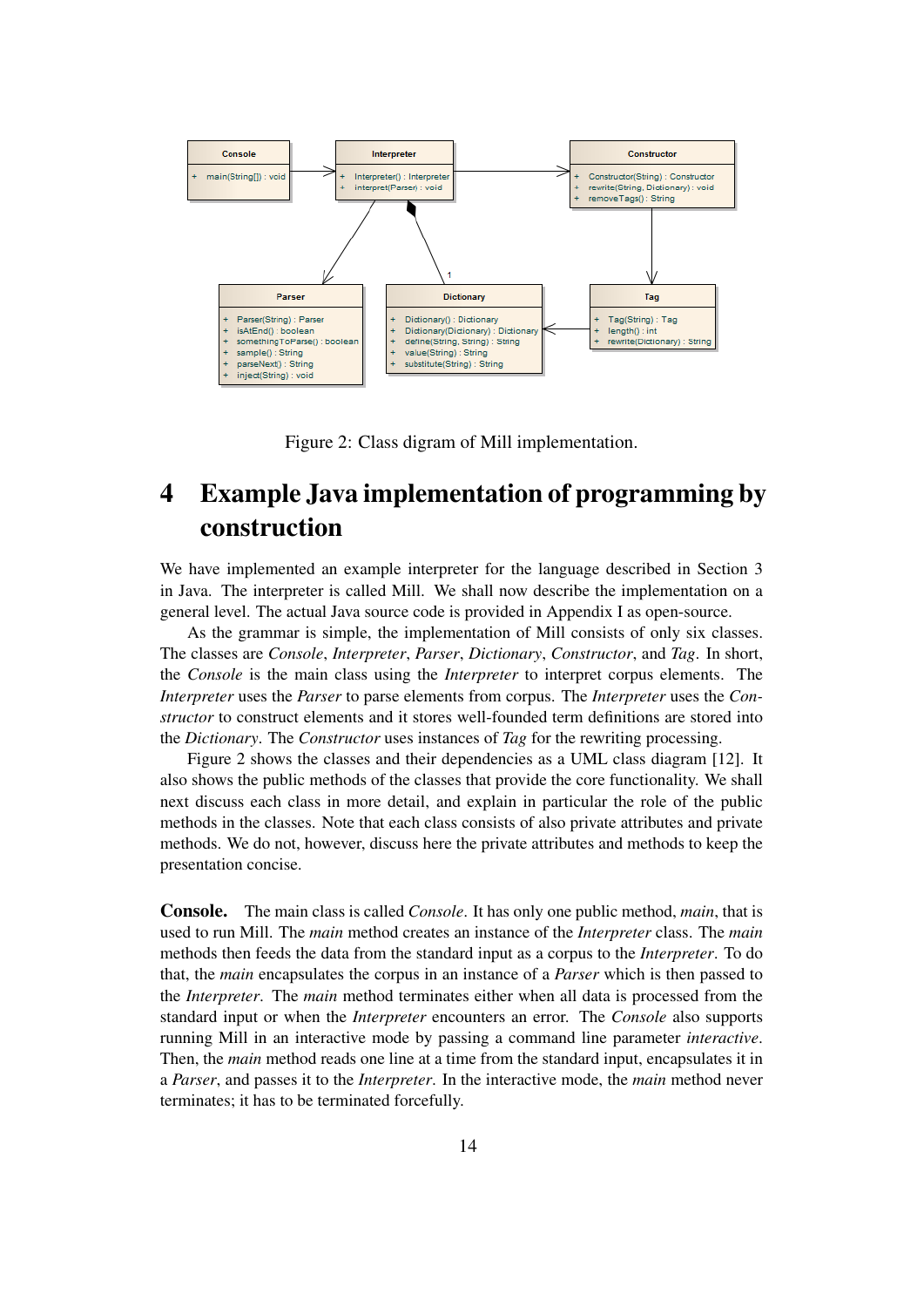Interpreter. The *Interpreter* class has only one constructor that takes no parameters. The constructor creates an instance of a *Dictionary* and attaches it to the constructed instance of the *Interpreter*. As for the methods, the *Interpreter* class consists of only one public method, *interpret*. It takes one parameter, a *Parser*, that contains the corpus. The *Interpreter* uses the *Parser* to pick one element of the corpus at a time and to process it. If the element is a construction, the *Interpreter* uses an instance of the *Constructor* class to obtain the construction result. The result is then injected back to the beginning of the *Parser*. If, on the other hand, the element is a term definition, the *Interpreter* stores it to its internal *Dictionary*. Prior storing it, any construction takes place by using an instance of the *Constructor* class. If an element if ill-formed, the *Interpreter* stops interpreting and returns back an error as an exception. The *Interpreter* stops also once all elements are parsed. In all cases, the *Interpreter* maintains the dictionary of terms interpreted thus far. Consequently, when the *Interpreter* is called the next time, the terms defined before are available.

**Parser.** The *Parser* class has only one constructor that takes a string as a parameter. The constructor attaches the string to the constructed instance of the *Parser*. The *Parser* class provides three methods to inspect the state of the corpus. The *isAtEnd* method returns true, if the corpus is empty. The *somethingToParse* method returns true, if the corpus still contains non-white-space characters. The *sample* method returns a clip of at most 50 characters from the beginning of the remaining corpus. In addition to these methods, the *Parser* class consists of the main method to handle the actual parsing. The *parseNext* method parses and returns the first syntactic element from the corpus, leaving the remaining corpus intact. Although the element is syntactically well-formed, it may still be semantically ii-formed for the *Interpreter*. If the element is also syntactically illformed, the *parseNext* methods returns an error as exception. Lastly, the *Parser* class has also one method to inject a string back to the beginning of the corpus. That method is called *inject* and it takes as parameter the string to be injected back to the corpus.

**Dictionary.** The *Dictionary* class has two constructors: one that creates an empty dictionary, and the other that creates an empty dictionary with a reference to another, existing dictionary. The latter of the two methods is used in construction, to cerate a recursive dictionary. In technical terms, if a dictionary is constructed with the latter method, the newly created dictionary inherits all terms defined in parameter dictionary. In particular, the newly created dictionary can access all the values of the parameter dictionary, but is cannot modify any of their values. In addition to the constructors, the *Dictionary* class provides three public methods. The *define* method defines a new term with given label and value. It returns the previous value for the term, or null if it was not defined before. The *value* method returns the value of the term with given label. If the term is not defined, this method returns an empty string. Note that this method also considers any terms inherited during the construction of the dictionary. Lastly, the *substitue* method performs the sequential textual substitution, as defined earlier in Definition 5, on a string provided as parameter by using the terms defined in the dictionary. Note that this method considers only the terms that are defined within the current dictionary. Any terms that are inherited during the construction of the dictionary are omitted unless they are redefined.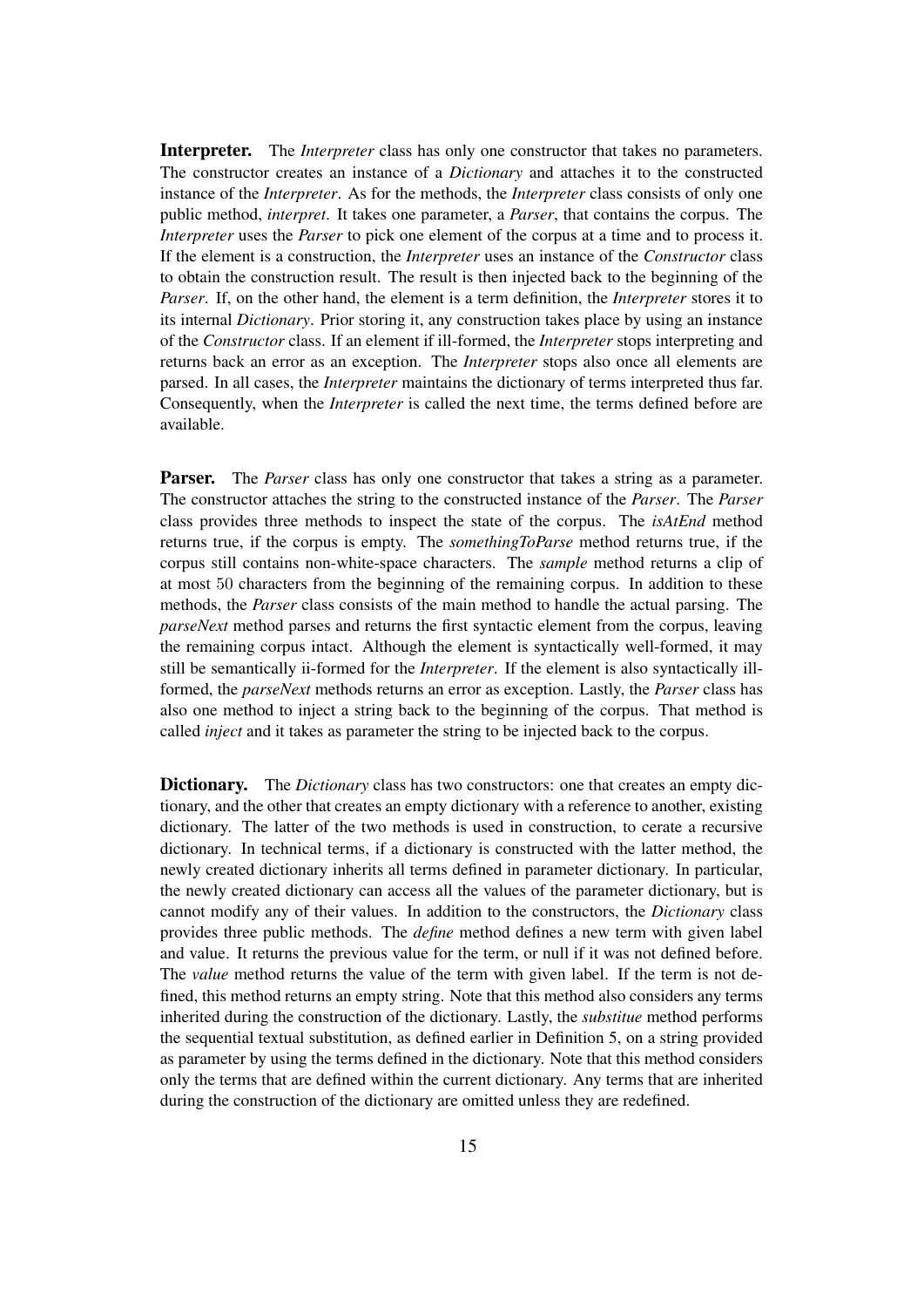

Figure 3: Original design pattern.

Constructor. The *Constructor* class has only one constructor with one parameter that is the context as a string. The *Constructor* class has also two public methods. The *rewrite* method performs the contextual rewriting on the context string, as defined earlier in Definition 7, with respect to a label and dictionary provided as parameters. To do this, the *rewrite* method constructs a *Tag* instance, and calls its *rewrite* method. The *removeTags* method of the *Constructor* performs the tag removal on the context string, as defined earlier in Definition 8, and returns the resulting context as a string.

Tag. The *Tag* class has only one constructor with one string parameter. The string must start with a tag represented in the form as defined earlier in Definition 2. Note that the string can contain multiple tags, but it must start with a tag. The *Tag* class has also two public methods. The *length* method returns the number of characters in the tag, including delimiters "<:" and ":>". The *rewrite* method performs the tag rewriting as defined earlier in Definition 6 with respect to a dictionary provided as a parameter. To do this, the *rewrite* calls the *substitute* method of the parameter dictionary. It then returns the results as a string as defined earlier in Definition 6.

## 5 Case study: independence of data representation

In the case study, we refactor a design pattern as depicted in Figure 3. The pattern is a combination of a bridge pattern, a template method pattern and a factory method pat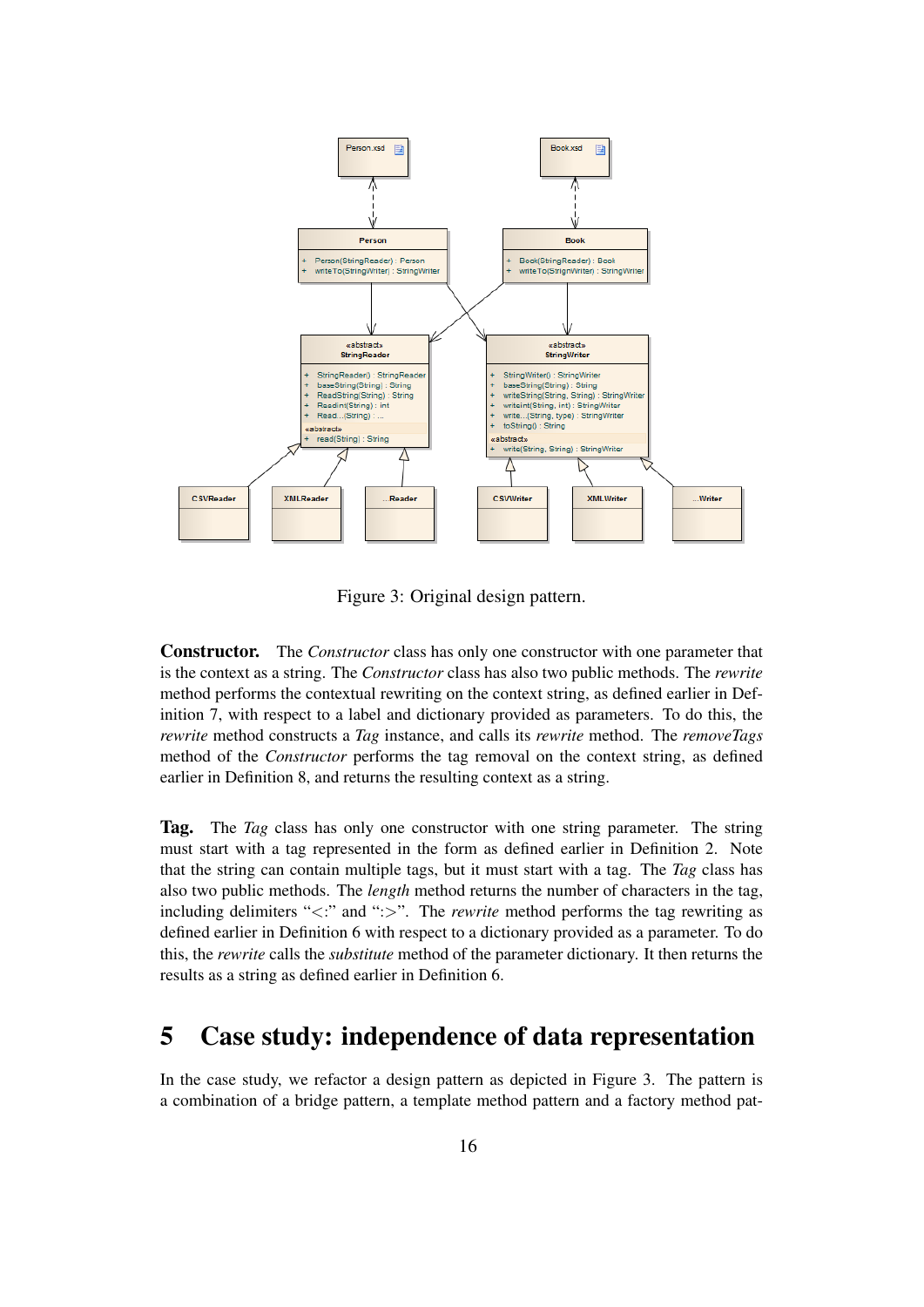tern. The problem that the pattern solves is independence of data representation. The way that the pattern solves the problem is that it provides two interfaces, one for reading data elements from a string, and the other for writing data elements to a string. These interfaces can then be specialized by classes managing a specific data representation. The specialized classes are then used by the constructor and a writer method of the data domain class. To keep the presentation short, we do not go into details of the methods of classes shown in the design pattern. Perhaps the only method that needs some further explanation is the *baseString* method that appears in the *StringReader* and in the *String-Writer* classes. Its function is merely to convert a string between Java representation and some other representation, such as XML. Its base class implementation returns the string as is, so for instance the *XMLReader* class needs to override it for converting XML string representation into Java string representation.

Although the design pattern solves the intended problem of representation, it does not solve the synchronization issue between the domain object classes *Person* and *Book* and the corresponding XML schema descriptions *Preson.xsd* and *Book.xsd*. With respect to this issue, there are no applicable design patterns, because the schemas are not in the domain of the programming language, Java. There is also another problem that is not directly visible in the design pattern. Namely, even the attributes of the domain object classes need to be repeated in multiple places with proper types within each domain object class. This is a synchronization problem internal to the domain object classes. In theory, one could construct a factory design pattern to solve this, but then the domain object classes would have to be dynamically typed and constructed during run-time, which undermines the whole compile-time type checking of Java.

Both of these problems fall to the domain of programming by construction. The problem of representing the domain objects as classes and XML schemas fall clearly to the case of representing some specific concepts in some specific contexts. This is also the case with the repeated representation of the attributes within the class. To solve both of these problems, we design a generic construct that supports construction of both domain object classes and their XML schema representations from the same concept descriptions.

The designed construct is shown in Figure 4. The domain objects are expressed as concepts *Person* and *Book*. Similarly, the attribute types are expressed as domain specific concepts *JavaTypes* and *XSDTypes*. The actual contexts for constructing the Java class and the XSD description are expressed as *JavaDomainObject* and *XSDDomainObject*, respectively. All these are glued together by the meta context *Construct*. We shall now present all these concepts and contextx in detail and then illustrate the use of the meta context, *Construct*.

#### 5.1 Concepts for the domain objects

Although Java and XSD are "typed", their type definitions are not fully compatible. This is typically a source for problems for the beginners. In our case study, we use just two types, an integer type and a string type. From these two types the integer type is comparable between Java and XSD. The string type, however, is not. For one, the representation of characters in a string differs significantly between Java and XSD. For instance, the "&" character is represented in XSD as "&". Another problem is the name of the type is different in Java and in XSD. In Java it is called "String" and in XSD it is called "string".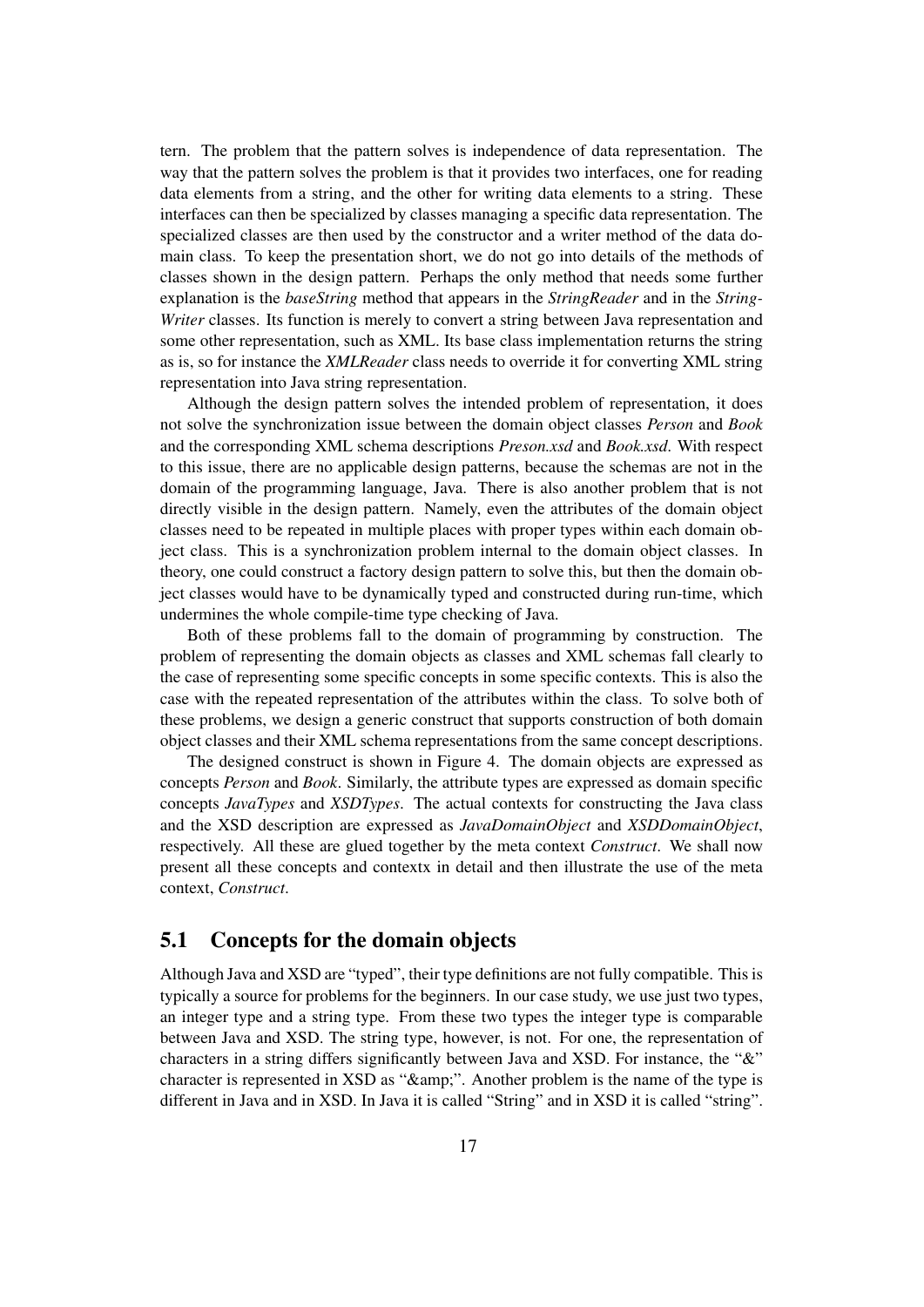

Figure 4: Constructing the domain objects.

The former of these two issues is naturally handled by the design pattern, by overriding the implementation of the *baseString* function. The latter issue with the type naming, however, is addressed naturally by concepts. For this purpose, we define the needed Java types as:

```
JavaTypes : {
  STRING:String
  INT:int
}
```
Similarly, we define corresponding XSD types as:

```
XSDTypes : {
  STRING:string
  INT:int
}
```
These concepts can then be passed to whichever context that needs type information.

In addition to the type concepts, we also define the actual domain objects as concepts. In our case we have two such concepts, one for capturing person details and the other for capturing book details. We define the person details as:

```
Person : {
 CLASS : {NAME:Person}
 ATTRIBUTE : {NAME:name TYPE:[STRING]}
 ATTRIBUTE : {NAME:address TYPE:[STRING]}
 ATTRIBUTE : {NAME:age TYPE:[INT]}
}
```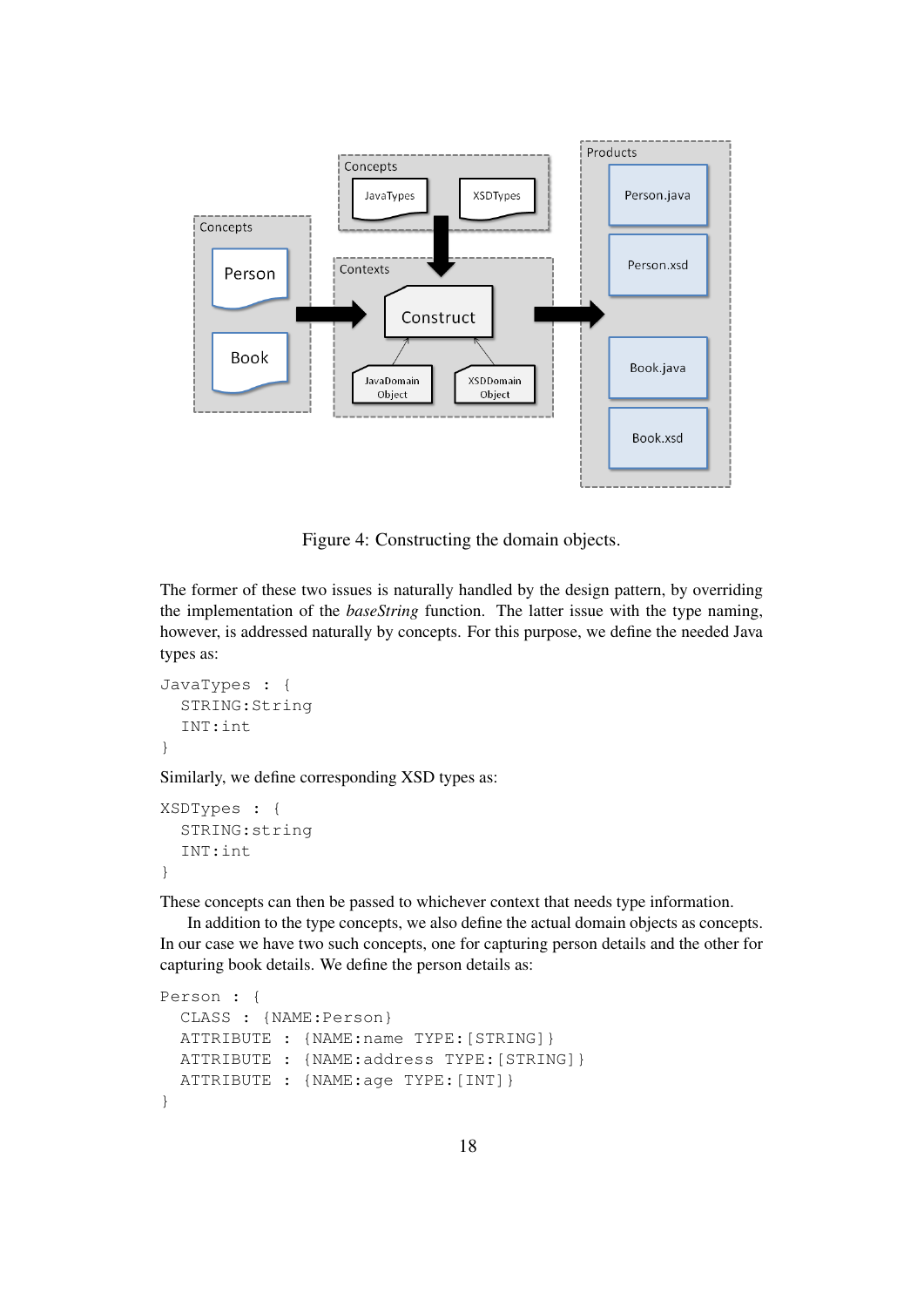Similarly, we define the book details as:

```
Book : {
  CLASS : {NAME:Book}
  ATTRIBUTE : {NAME:title TYPE:[STRING]}
  ATTRIBUTE : {NAME:author TYPE:[STRING]}
  ATTRIBUTE : {NAME:publisher TYPE:[STRING]}
  ATTRIBUTE : {NAME:year TYPE:[INT]}
}
```
Thus, both of these concepts assume that types are defined as concepts. For instance, the *Person* model defines an attribute with name "address" to be of whichever type is obtained by constructing the concept "STRING". In case of *JavaTypes* this evaluates to "String" and in case of *XSDTypes* this evaluates to "string". Note that neither of the concepts define what is meant by "CLASS" or by "ATTRIBUTE". These are concepts whose meaning is determined by given contexts.

#### 5.2 Constructs for the domain objects

There are two constructs, one for the Java domain object and the other for the XSD domain object. The construct for the Java domain object for Java is defined as an immutable [13] Java class:

```
JavaDomainObject : {
public class <:CLASS<##>NAME:>
 {<:ATTRIBUTE<##>
   private TYPE NAME;:>
    public <:CLASS<##>NAME:>(<:ATTRIBUTE<#, #>TYPE NAME:>)
    {<:ATTRIBUTE<##>
       this.NAME=NAME;:>
    }
    public <:CLASS<##>NAME:>(StringReader reader)
    throws Exception
    {<:ATTRIBUTE<##>
        this.NAME=reader.readTYPE("NAME");:>
    }
<:ATTRIBUTE<##>
   public TYPE NAME()
    { return NAME; }
:>
    public StringWriter writeTo(StringWriter writer)
   throws Exception
    {
        return writer<:ATTRIBUTE<##>
            .writeTYPE("NAME",NAME):>;
    }
 }
}
```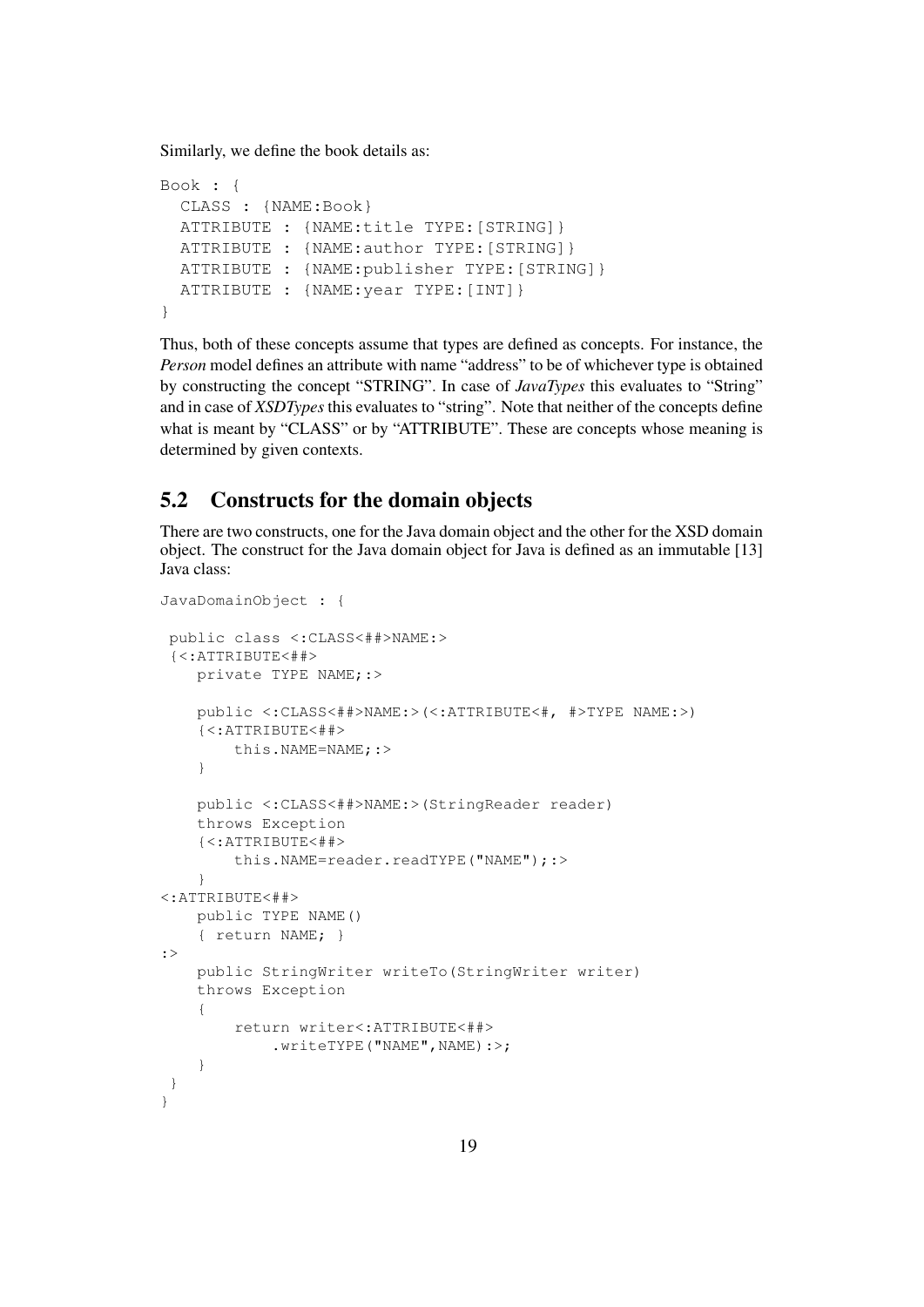Note that in the *JavaDomainObject* context, both the class and the attribute concepts appear in many places with varying semantics. For instance, the first occurrence of a class concept is at the very definition of the Java class. Then, the semantics of the class concept is to give a name for the Java class. The next time the same class concept appear is in the constructor of the Java class. Then, the class name is used to identify a constructor method. This latter instance of the class concept is specific to Java language. The attribute concept is used even more often than the class concept and its semantics is, thus, even more versatile. Naturally, the attribute concept appears in the attribute definition with the intention to define class attributes. It then appears as constructor parameter with the intention to relate and assign parameter values to class attributes. Thus, the attribute concept must also appear in the actual assignment statements as well. Lastly, the attribute concept appears in method declaration, to define getter methods for the attributes. Note that there are no setter methods, as the constructed class is to be immutable.

The context for the XSD domain object differs significantly from the Java domain object. The biggest reason for this is the XSD deals with structural definition, whereas Java considers also the dynamics or functionality in addition. The XSD domain object is defined as:

```
XSDDomainObject : {
<?xml version="1.0" encoding="UTF-8"?>
<schema xmlns="http://www.w3.org/2001/XMLSchema"
  targetNamespace="http://www.example.org/<:CLASS<##>NAME:>"
 xmlns:tns="http://www.example.org/<:CLASS<##>NAME:>"
  elementFormDefault="qualified">
  <complexType name="<:CLASS<##>NAME:>Type">
    <sequence><:ATTRIBUTE<##>
            <element name="NAME" type="TYPE"></element>:>
    </sequence>
  </complexType>
</schema>
}
```
Thus, in case of the XSD domain object, the class concept appears in many places, but the attribute concept appears only in one place.

#### 5.3 Meta context

The last missing context is the one that glues together the type concepts and the domain object concepts with the domain object contexts. As this context is effectively a context on contexts, it is technically speaking a meta context. We define the meta context as:

```
Construct : {
  <:OBJECT<##>
  [JavaTypes]
  @JAVA/NAME.java : [JavaDomainObject [NAME]]
  [XSDTypes]
  @XSD/NAME.xsd : [XSDDomainObject [NAME]]
  :>
}
```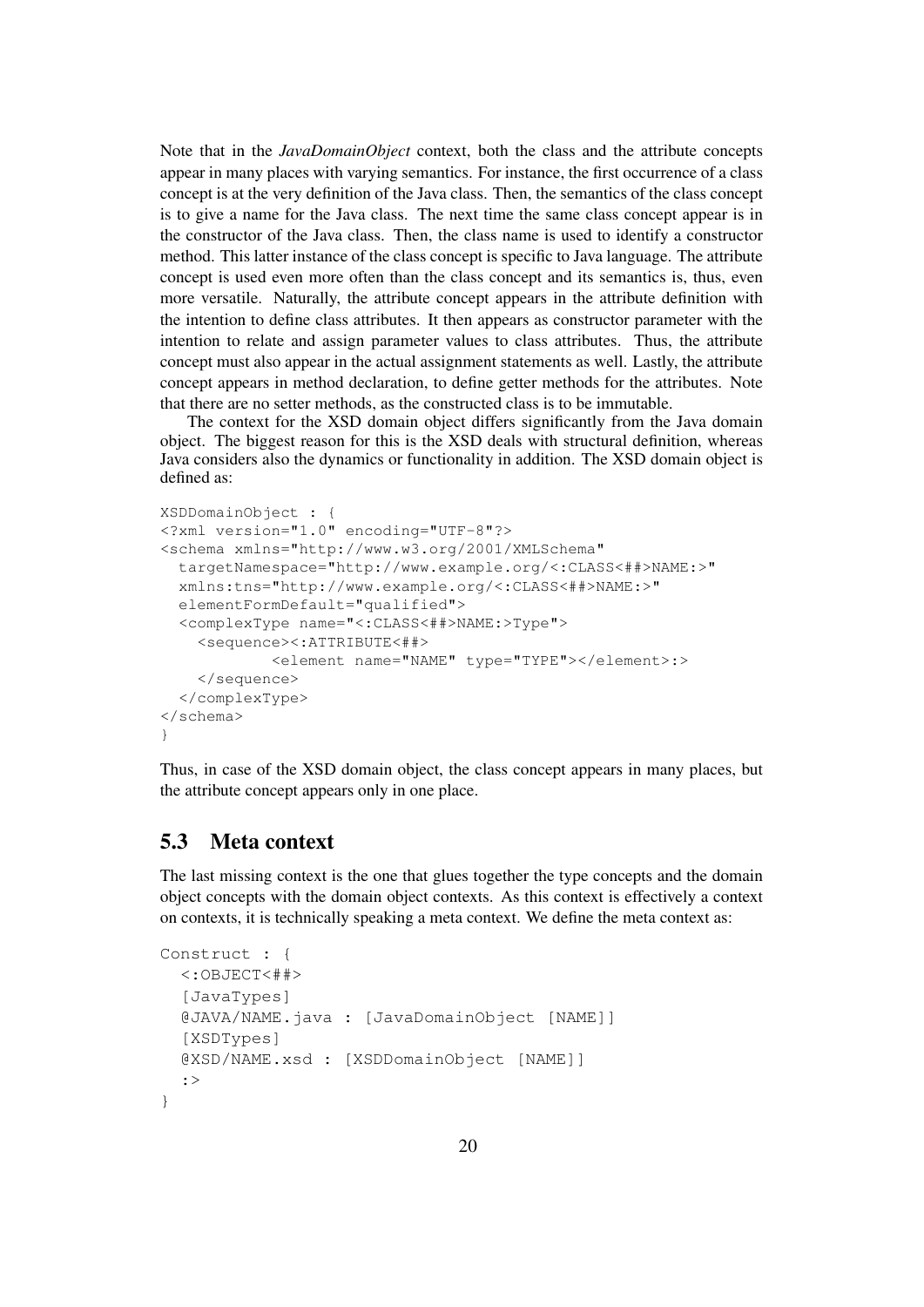The meta context practically binds the Java type concepts and the domain object concept referred to as "NAME" with the Java domain object context, and stores the result into a "JAVA" sub-folder based on the name of the domain object concept. Similarly, it binds the XSD type concepts and the domain object concept referred to as "NAME" with the XSD domain object context, and stores the result into a "XSD" sub-folder based on the name of the domain object concept.

This meta context shows how the separation of concepts and contexts supports formation of higher level idioms in a unified and coherent manner. In fact, the meta context could have been split into a sub-context, where the binding of the type concept and the domain object context would have been determined by a domain concept, thus avoiding the repetition of the binding and construction phases for Java and XSD now apparent in the meta context.

## 5.4 Construction of "Person" and "Book"

With the presented concepts and contexts, the construction of both the person and the book domain objects, the Java files and the XSD files, can now be achieved with a single construction line:

[Construct OBJECT:{NAME:Person} OBJECT:{NAME:Book}]

Naturally, the construction of yet another domain object can be done adding one more "OBJECT" concept to the construction element. The constructed Java file for the person object is:

```
public class Person
{
 private String name;
 private String address;
 private int age;
 public Person(String name, String address, int age)
  {
   this.name=name;
   this.address=address;
   this.age=age;
  }
  public Person(StringReader reader)
 throws Exception
  {
   this.name=reader.readString("name");
   this.address=reader.readString("address");
   this.age=reader.readint("age");
  }
 public String name()
  { return name; }
```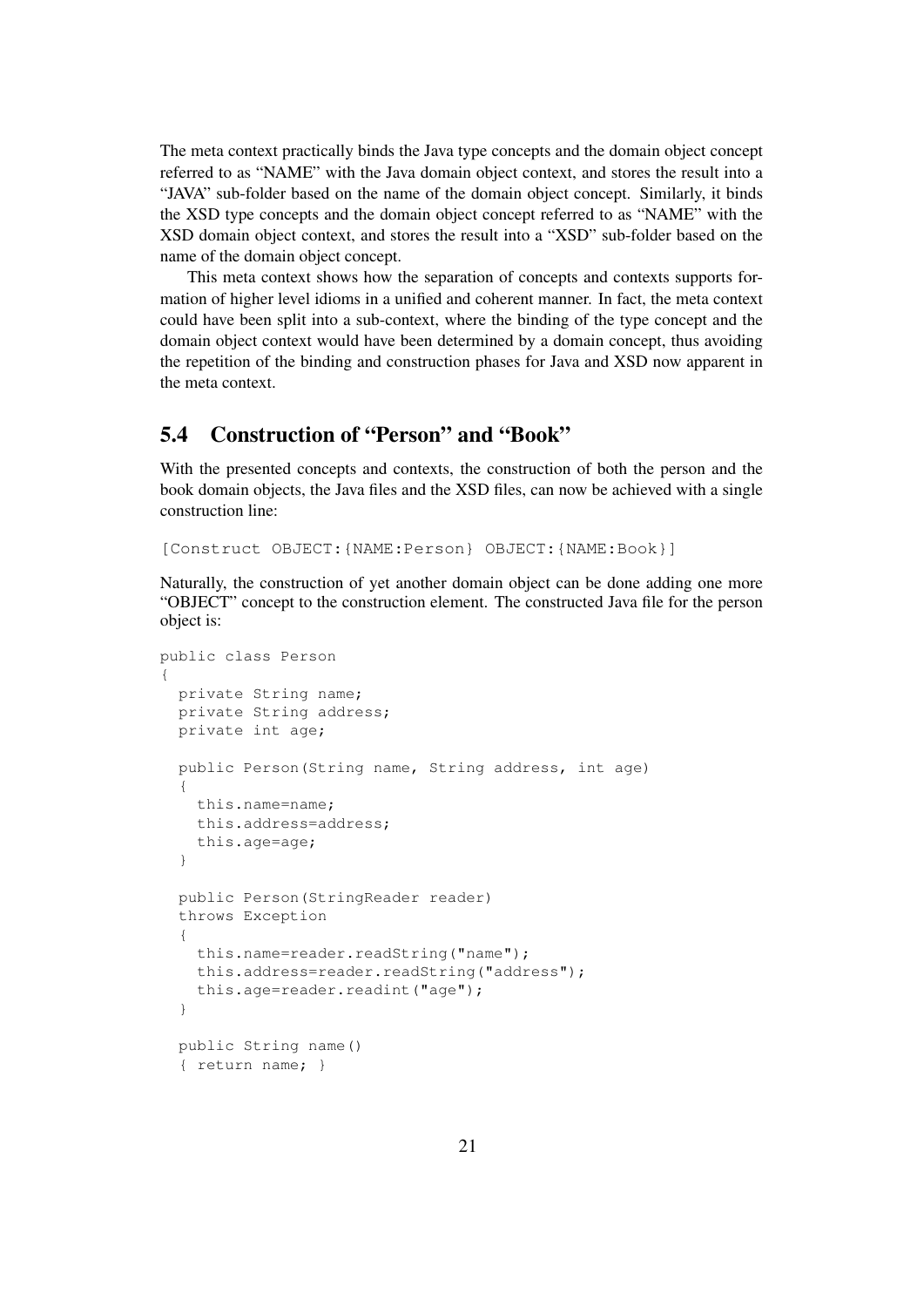```
public String address()
  { return address; }
  public int age()
  { return age; }
 public StringWriter writeTo(StringWriter writer)
 throws Exception
  {
   return writer
      .writeString("name", name)
      .writeString("address",address)
      .writeint("age",age);
  }
}
```
The corresponding reconstructed XSD file is:

```
<?xml version="1.0" encoding="UTF-8"?>
<schema xmlns="http://www.w3.org/2001/XMLSchema"
 targetNamespace="http://www.example.org/Person"
 xmlns:tns="http://www.example.org/Person"
  elementFormDefault="qualified">
  <complexType name="PersonType">
    <sequence>
        <element name="name" type="string"></element>
        <element name="address" type="string"></element>
        <element name="age" type="int"></element>
    </sequence>
  </complexType>
</schema>
```
The Java and XSD files for the book object are analogous.

## 6 Conclusion

In this technical report we discussed programming by construction. The idea in to separate concepts from their semantic contexts. We formalized this approach by defining a simple grammar that captured the definition of concepts and contexts. We then gave an interpretation for the grammar, including the construction, by formalizing it as a term rewriting process. We also presented an example implementation of the grammar in Java. The interpreter, called Mill, is also listed as open-source in Appendix.

We illustrated the use of programming by construction in constructing a design pattern typical to cloud service implementation, where data needs to be represented in different formats, causing translation from one representation to another. The simple case study showed how effective the separation of concepts from contexts is in supporting the construction of the same concepts in very different contexts. Furthermore, by defining the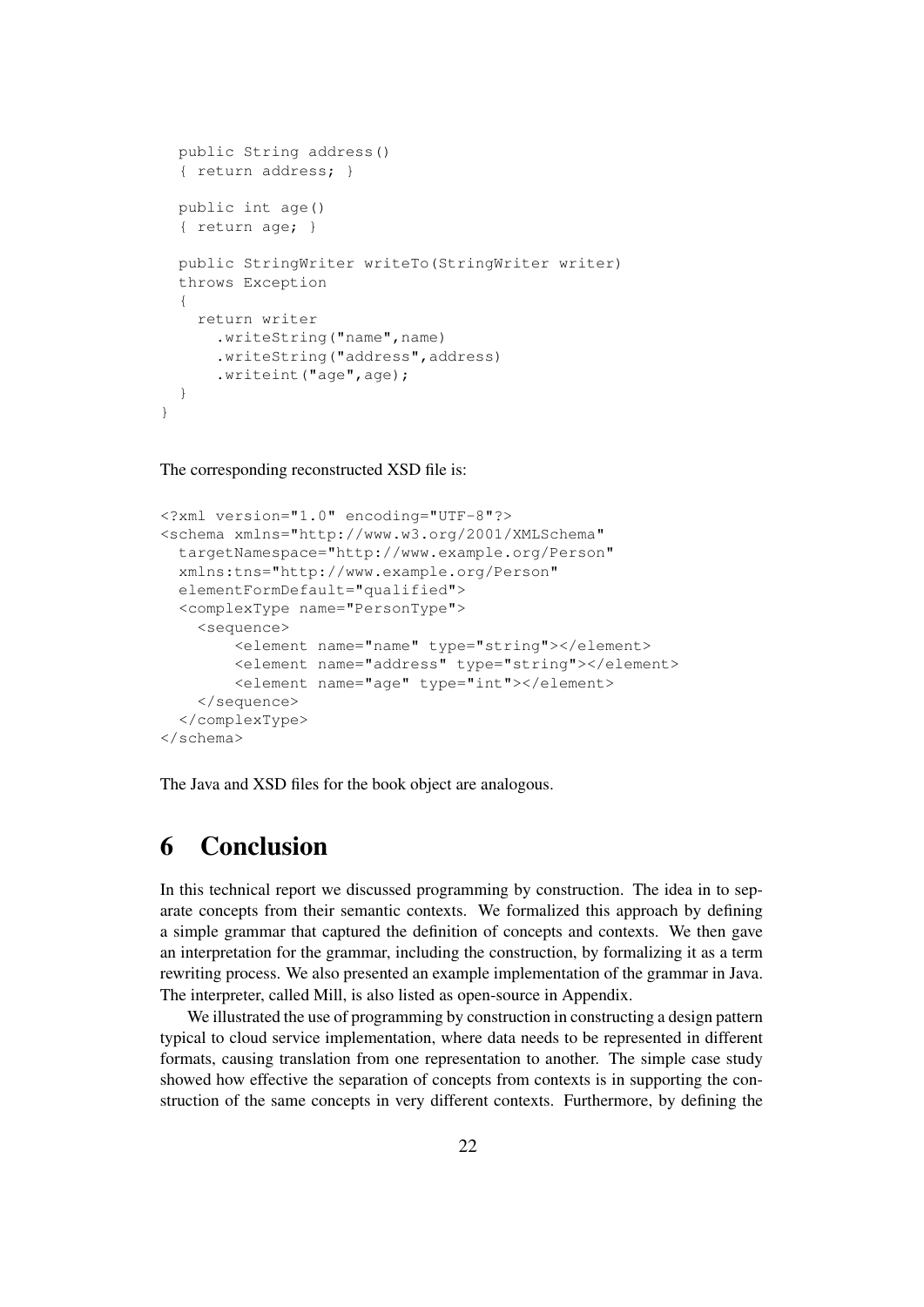construction process as term rewriting system, we can define meta contexts that support automation of construction processes, where specialization is critical.

With the programming by construction approach we can achieve a uniform design and development process that covers use of multiple, heterogeneous technologies and services. As we can now separately express concepts and their semantic contexts, we are free to integrate new contexts in an technology independent manner. Furthermore, contexts can be subjected to formal reasoning, which further supports reliability studies. Note that programming by construction is fully complementary with current representation technologies for metadata, including use of XML and ontologies. In fact, there is a synergy advantage of mixing the use of, for instance, ontology descriptions with programming by construction. We plan to explore and research the possibilities and potential of such mixed use in future studies.

Although the grammar presented in this technical report is very expressive, it is still very primitive. As potential future work, we plan on extending the grammar based on needs that arise in further case studies. We plan to apply the programming by construction approach in designing and implementing future resilient control systems. Programming by construction bridges the gap between formal methods, ontologies, service interfaces, and data representations. In particular, it provides a formal framework for construction of objects based on concepts and their semantic contexts. In this respect, as a future work, we plan to study use of programming by construction in construction of machines in Event B and RODIN platform.

## Acknowledgements.

This research is funded by the Academy of Finland project "FResCo: High-quality Measurement Infrastructure for Future Resilient Control Systems" (Grant numbers 264060 and 263925).

## References

- [1] S. Weerawarana, F. Curbera, F. Leymann, T. Storey, and D. F. Ferguson. *Web Services Platform Architecture: SOAP, WSDL, WS-Policy, WS-Addressing, WS-BPEL, WS-Reliable Messaging, and More*, Prentice Hall, 2005.
- [2] R. T. Fielding. *Architectural Styles and the Design of Network-based Software Architectures*, Doctoral dissertation, University of California, Irvine, 2000.
- [3] C. Pautasso, O. Zimmermann, F. Leymann. RESTful Web Services vs. Big Web Services: Making the Right Architectural Decision, Proceedings of 17th International World Wide Web Conference (WWW2008), 805-814, 2008.
- [4] P. Walmsley. Definitive XML Schema, 2nd Edition, Prentice Hall, 2012.
- [5] D. Vohra. *Pro XML Development with Java Technology*, Apress, 2006.
- [6] J. E. Hopcroft , R. Motwani, J. D. Ullman. *Introduction to Automata Theory, Languages, and Computation*, 3rd Edition, Prentice Hall, 2006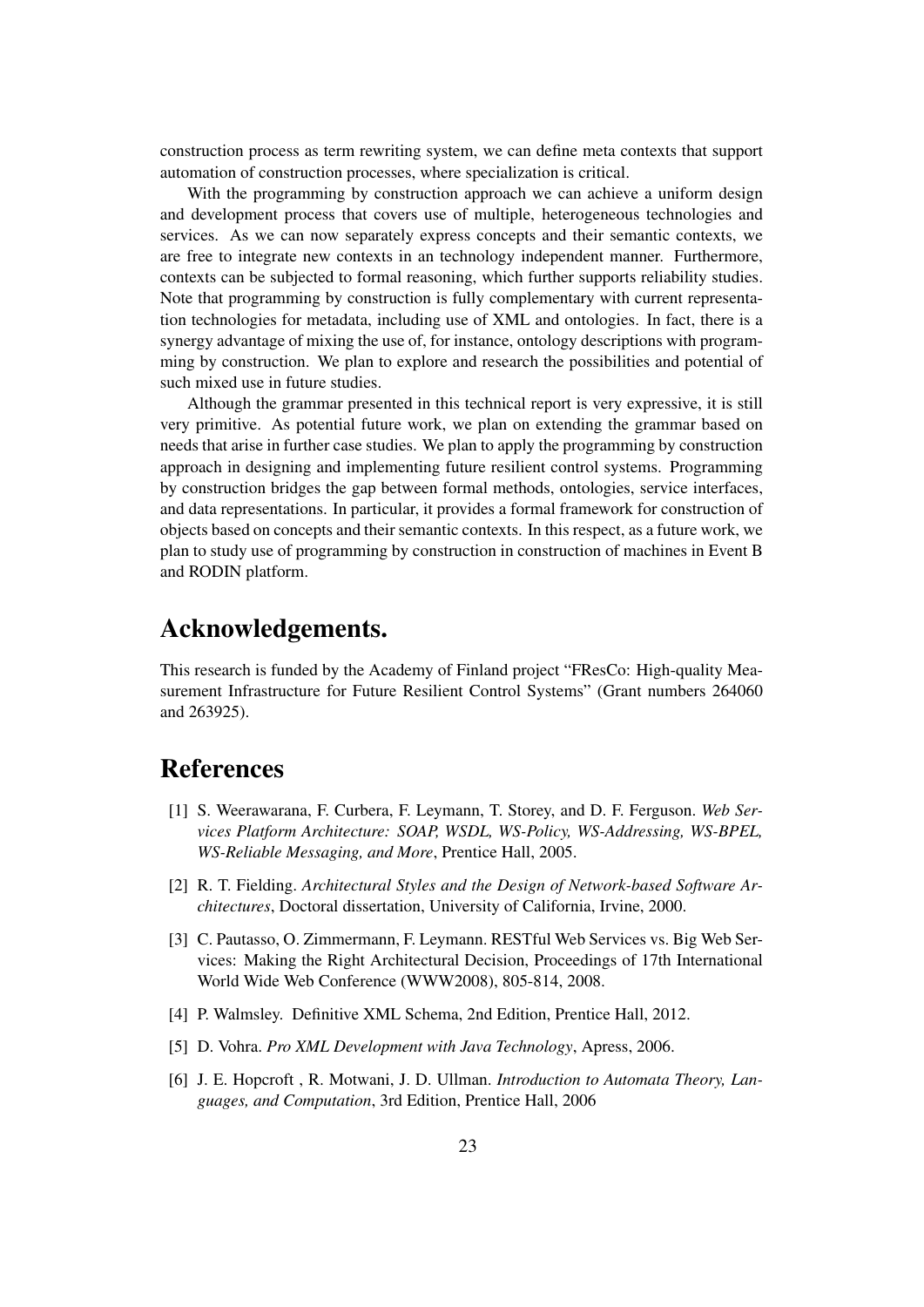- [7] Terese. *Term Rewriting Systems*, Cambridge University Press, 2003.
- [8] J. D. Herrington. *Code Generation in Action*, Manning Publications, 2003.
- [9] M. L. Scott. *Programming Language Pragmatics*, 3r Edition, Morgan Kaufmann, 2009.
- [10] J. W. Backus. The syntax and semantics of the proposed international algebraic language of the Zurich ACM-GAMM Conference, *Proceedings of the International Conference on Information Processing*, 125-131, 1960.
- [11] A. Church, A set of postulates for the foundation of logic, *Annals of Mathematics*, Series 2, 33, 346-366, 1932.
- [12] M. Fowler. *UML Distilled: A Brief Guide to the Standard Object Modeling Language*, 3rd Edition, Addison-Wesley, 2003.
- [13] D. Lea. *Concurrent Programming in Java: Design Principles and Patterns*, 2nd Edition, Addison-Wessley, 1999.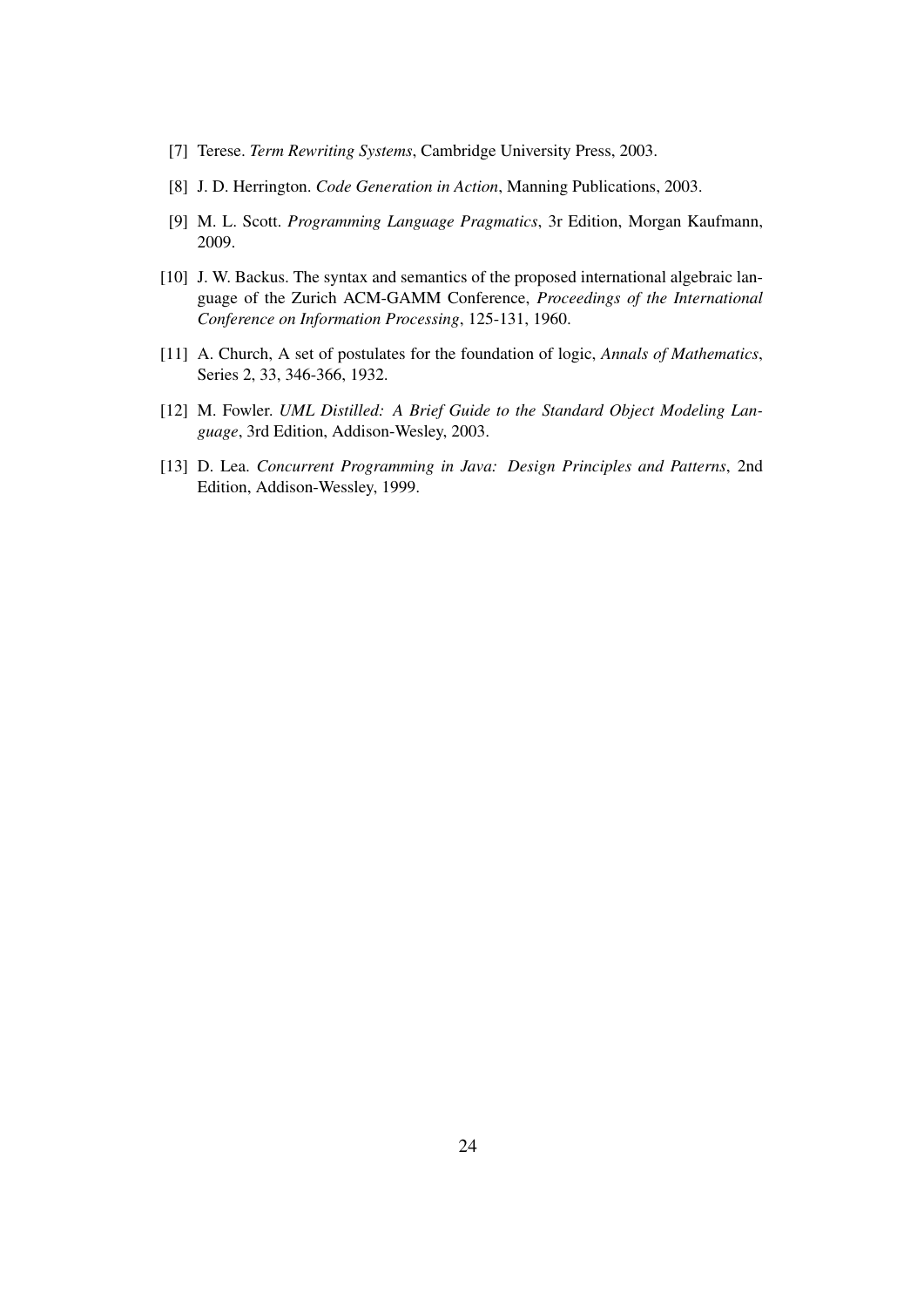## Appendix I: Example implementation, Mill.

(C) Mauno Rönkkö, University of Eastern Finland, 2013

Permission is hereby granted, free of charge, to any person obtaining a copy of this software and associated documentation files (the "Software"), to deal in the Software without restriction, including without limitation the rights to use, copy, modify, merge, publish, distribute, sublicense, and/or sell copies of the Software, and to permit persons to whom the Software is furnished to do so, subject to the following conditions:

The above copyright notice and this permission notice shall be included in all copies or substantial portions of the Software.

THE SOFTWARE IS PROVIDED "AS IS", WITHOUT WARRANTY OF ANY KIND, EXPRESS OR IMPLIED, INCLUDING BUT NOT LIMITED TO THE WAR-RANTIES OF MERCHANTABILITY, FITNESS FOR A PARTICULAR PURPOSE AND NONINFRINGEMENT. IN NO EVENT SHALL THE AUTHORS OR COPYRIGHT HOLDERS BE LIABLE FOR ANY CLAIM, DAMAGES OR OTHER LIABILITY, WHETHER IN AN ACTION OF CONTRACT, TORT OR OTHERWISE, ARISING FROM, OUT OF OR IN CONNECTION WITH THE SOFTWARE OR THE USE OR OTHER DEALINGS IN THE SOFTWARE.

```
public class Console
{
 public static void main(String[] args) throws Exception
  {
    Interpreter interpreter=new Interpreter();
    if (args.length>0)
    {
     System.out.println("**** Mill, v1.0 (C) Mauno Ronkko 2013 ****");
      System.out.println("**** "+new File("").getAbsolutePath()+" ****");
     BufferedReader br = new BufferedReader(new InputStreamReader(System.in));
     String line="";
     while (true) try
      {
       System.out.print("\n: "); System.out.flush();
       line=br.readLine();
       interpreter.interpret(new Parser(line));
      } catch (Exception e) {
       System.out.println("\n**** ERROR:\n"+e.getMessage());
     }
    }
   else
    {
     int available=System.in.available();
     if (available>=0)
      {
       byte b[]=new byte[available];
       System.in.read(b);
       interpreter.interpret(new Parser(new String(b)));
     }
   }
 }
}
```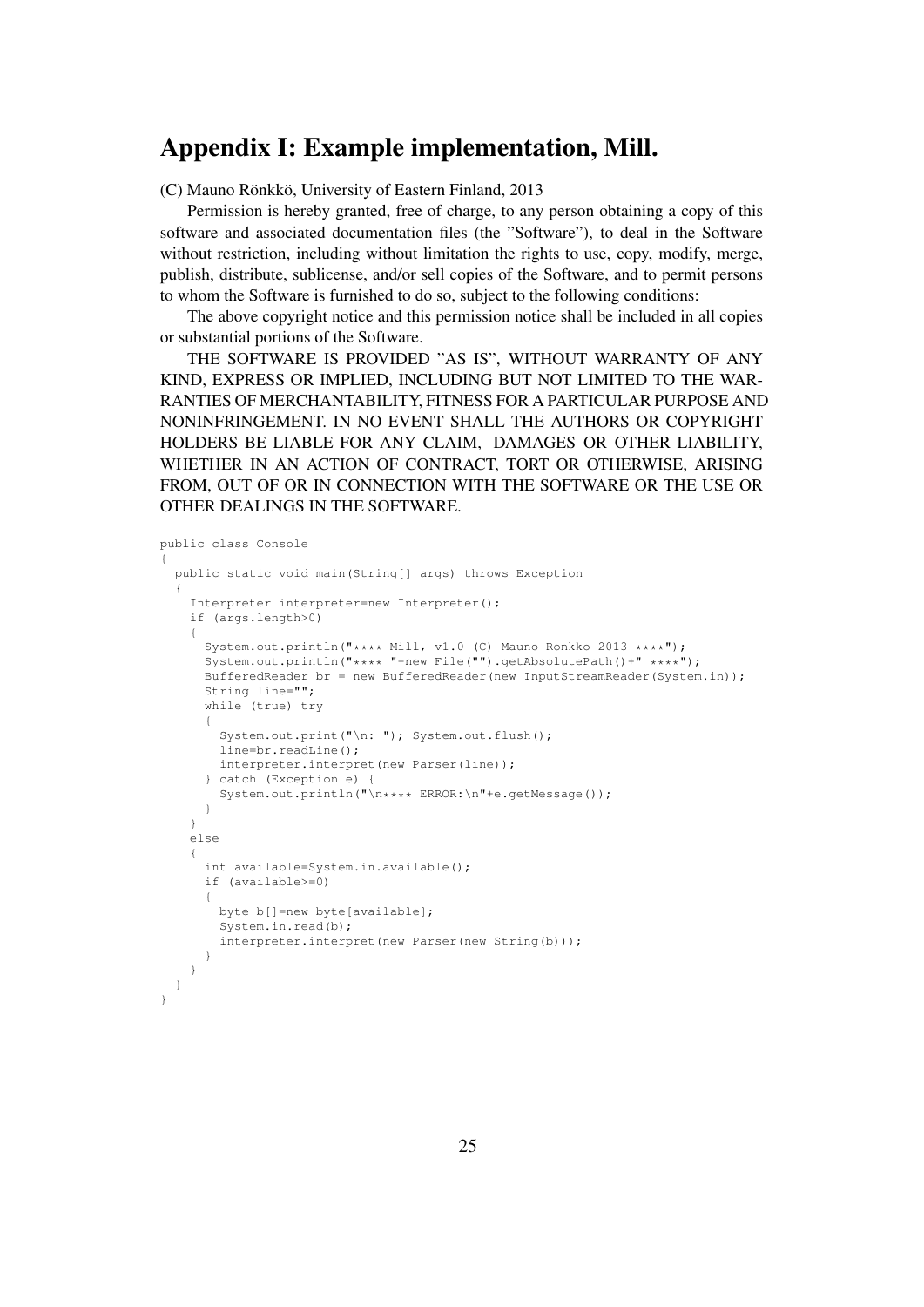```
public class Interpreter
{
  private Dictionary dictionary;
  private Interpreter(Dictionary dictionary)
  { this.dictionary=new Dictionary(dictionary); }
  public Interpreter()
  { this.dictionary=new Dictionary(); }
  private String cleanLabel(String label)
  { return label.startsWith("{") ? label.substring(1,label.length()-1) : label; }
  private String readFromFile(String filename) throws Exception
  {
   File file=new File(filename);
    int length=(int)file.length();
    if (length==0) return "";
    byte[] buffer = new byte[length];
    FileInputStream fis = new FileInputStream(filename);
    fis.read(buffer);
    fis.close();
    return new String(buffer);
  }
  private String interpretBlock(String block) throws Exception
  {
    block = block.substring(1,block.length()-1);
    boolean retain=block.startsWith(":") && block.endsWith(":");
    Parser parser=new Parser(retain ? block.substring(1,block.length()-1) : block);
    String sample=parser.sample();
    String label=cleanLabel(parser.parseNext());
    String body=(label.startsWith("@") && label.length()>1)
               ? readFromFile(cleanLabel(label.substring(1)))
               : dictionary.value(label);
    Constructor constructor=new Constructor(body);
    try
    {
      while (parser.somethingToParse())
      {
        String element=parser.parseNext();
        if (element.startsWith("["))
        {
         parser.inject(interpretBlock(element));
          //this method does not modify current dictionary
        }
        else
        {
          Interpreter interpreter=new Interpreter(dictionary);
          if (!parser.parseNext().equals(":"))
            throw new Exception("MISSING \":\", AFTER LABEL {"+element+"}\n");
          interpreter.interpret(new Parser(cleanLabel(parser.parseNext())));
         constructor.rewrite(element, interpreter.dictionary);
        }
      }
    } catch (Exception e) {
      throw new Exception(e.getMessage()+"WHILE RECONSTRUCTING ["+sample+"]\n");
    \lambdareturn retain ? constructor.withTags() : constructor.removeTags();
  }
```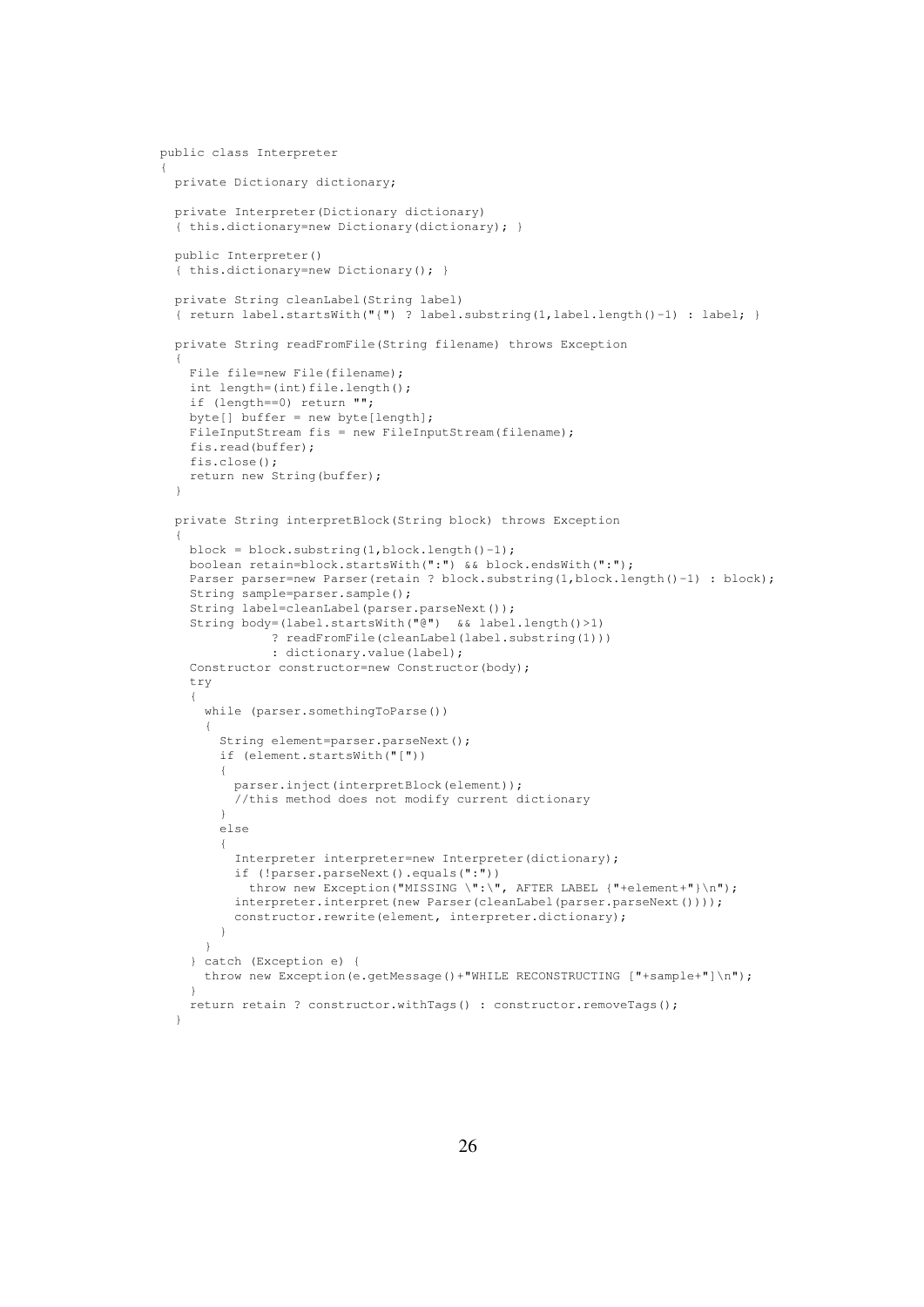```
private String execute(String command) throws Exception
{
  Process p=Runtime.getRuntime().exec(command);
  int status=p.waitFor();
  InputStream is=p.getInputStream();
  byte[] bytes=new byte[is.available()];
  is.read(bytes, 0, bytes.length);
  String output=new String(bytes);
  is=p.getErrorStream();
  bytes=new byte[is.available()];
  is.read(bytes, 0, bytes.length);
  if (status!=0 || bytes.length>0)
    throw new Exception("FAILED EXECUTING "+command
                       +"\nERROR OUTPUT: "+new String(bytes));
  System.out.println("OUTPUT OF "+command+": "+output);
  return output;
}
private void writeToFile(String filename, String value) throws Exception
{
  if (filename.equals("stdout"))
    System.out.println(value);
  else
  {
    FileWriter writer = new FileWriter(filename);
   writer.write(value);
    writer.close();
  }
}
private void interpretTerm(String label, Parser parser) throws Exception
{
  if (!parser.parseNext().equals(":"))
   throw new Exception("MISSING \":\", AFTER LABEL {"+label+"}\n");
  String value=cleanLabel(parser.parseNext());
  if (value.startsWith("[")) value=interpretBlock(value);
  if (label.startsWith("@"))
    if (label.equals("@"))
     dictionary.define("@", execute(value));
    else
     writeToFile(label.substring(1), value);
  else
    dictionary.define(label,value);
}
public void interpret(Parser parser) throws Exception
{
  String sample=parser.sample();
  try
  {
    while (parser.somethingToParse())
    {
      String element=parser.parseNext();
      if (element.startsWith("["))
       parser.inject(interpretBlock(element));
      else
       interpretTerm(cleanLabel(element), parser);
    \lambda} catch (Exception e) {
    throw new Exception(e.getMessage()+"WHILE PARSING "+sample+"\n");
  }
}
```
}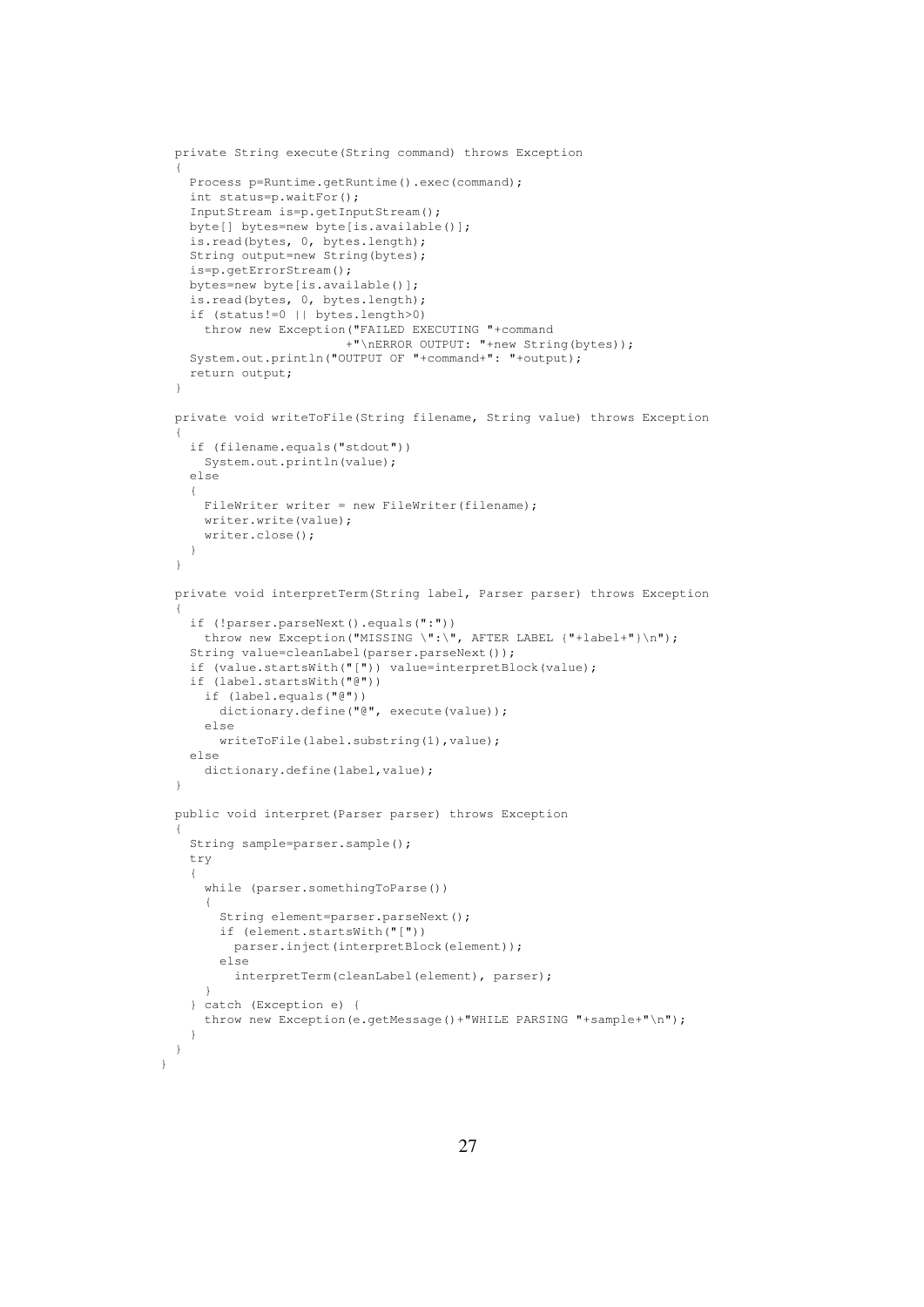```
public class Parser
{
  private String corpus;
  public Parser(String corpus)
  { this.corpus=corpus.trim(); }
  public boolean isAtEnd()
  { return corpus.isEmpty(); }
  private char next()
  { return isAtEnd() ? 0 : corpus.charAt(0); }
  private boolean nextIsWhitespace()
  { return Character.isWhitespace(next()); }
  private char getNext()
  { if (isAtEnd()) return 0;
    char c=corpus.charAt(0);
    corpus=corpus.substring(1);
   return c;
  }
  private String getBlock(char start, char end) throws Exception
  { if (next()!=start) throw new Exception("MISSING "+start+"\n");
    String block="" + getNext();
    int depth=1;
    while (!isAtEnd())
    {
      if (next()==start) depth++;
      if (next()==end) {if (--\text{depth}<=0) break; }
     block += getNext();
    }
    if (depth>0) throw new Exception("MISSING "+end+"\n");
    return block+getNext();
  }
  private String getLabel()
  { String label="";
    while (!isAtEnd() && !nextIsWhitespace() && next() !=':')
     label +=getNext();
    return label;
  }
  public boolean somethingToParse()
  { while (!isAtEnd() && nextIsWhitespace()) getNext();
   return !isAtEnd();
  }
  public String parseNext() throws Exception
  { if (!somethingToParse()) throw new Exception("NOTHING TO PARSE!\n");
    if (\text{next}) == '[') return getBlock('[','']');
    if (new() == '(') return getBlock('{'', '')'};if (next() == ' :') return "" +getNext();
    return getLabel();
  }
  public void inject(String string)
  { corpus=string+corpus; }
  public String sample()
  { int cut=corpus.length();
    return "\"\ldots"+corpus.substring(0,cut>50 ? 50 : cut)+"...\"";
  }
}
```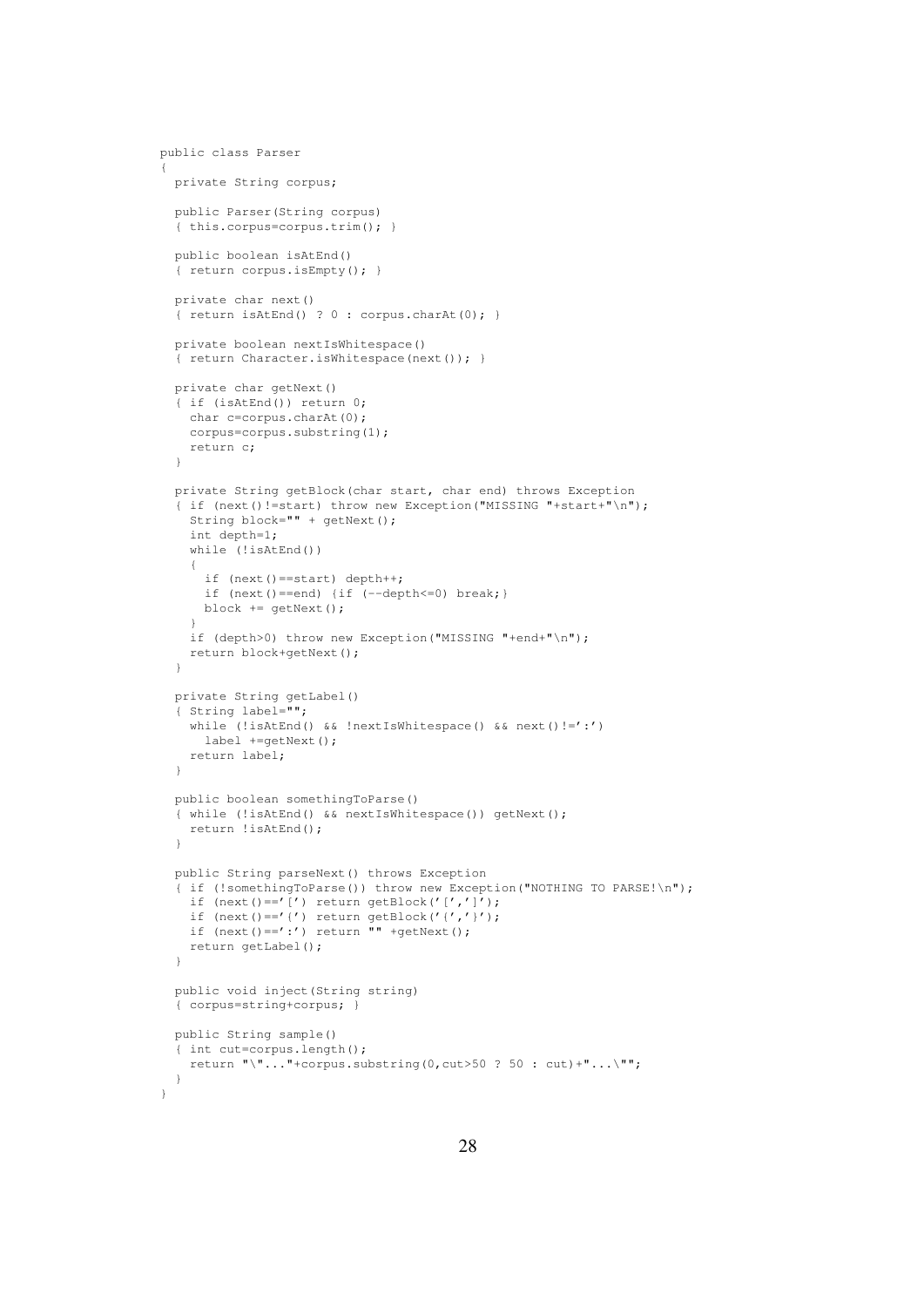```
public class Constructor
{
 private String construct;
 public Constructor(String construct)
  { this.construct=construct; }
  public void rewrite(String label, Dictionary dictionary) throws Exception
  {
    String header="<:"+label;
    String old=construct;
   construct="";
    while (!old.isEmpty())
    {
     int at=old.indexOf(header);
     if (at<0){
       construct+=old;
       old="";
      }
      else
      {
        if (at>0) {construct+=old.substring(0,at); old=old.substring(at);}
        Tag tag=new Tag(old);
       old=old.substring(tag.length());
       construct+=tag.rewrite(dictionary);
     }
   }
  }
  public String removeTags() throws Exception
  {
    String old=construct;
    construct="";
    while (!old.isEmpty())
    {
     int at=old.indexOf("<:");
     if (at<0){
       construct+=old;
       old="}
      else
      {
        if (at>0) {construct+=old.substring(0,at); old=old.substring(at);}
       old=old.substring(new Tag(old).length());
      }
    }
    return construct;
  }
  public String withTags()
  { return construct; }
}
```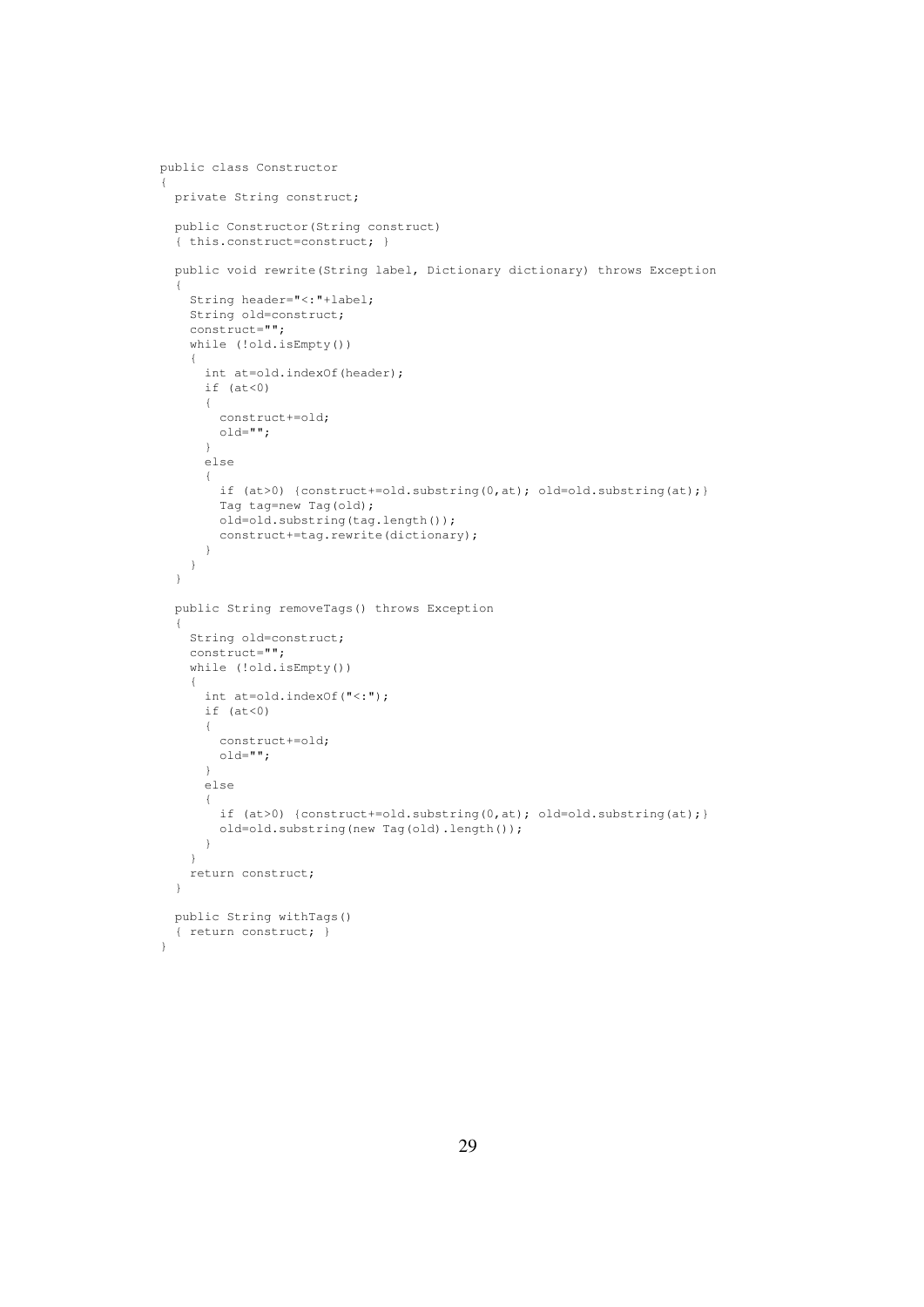```
public class Tag
{
  private String label;
  private String separator;
  private String body;
  private String getBlock(String text, String start, String end) throws Exception
  {
    String block="";
    if (!text.startsWith(start)) throw new Exception("MISSING \""+start+"\"\n");
   int depth=0;
    while (!text.isEmpty())
    {
      if (text.startsWith(start)) depth++;
      if (text.startsWith(end)) {if (-\text{depth}\leq 0) break; }
     block += text.charAt(0);
     text = text.substring(1);
    }
    if (depth>0) throw new Exception("MISSING \""+end+"\"\n");
    return block+end;
  }
  public Tag(String string) throws Exception
  {
    String tag=getBlock(string,"<:",":>");
    tag=tag.substring(2,tag.length()-2);
    int sep=tag.indexOf("<#");
    if (sep<0) throw new Exception("MISSING \"<#\"\n");
   label=tag.substring(0,sep);
   tag=tag.substring(sep);
    separator=getBlock(tag, "<#", "#>");
    body=tag.substring(separator.length());
    separator=separator.substring(2,separator.length()-2);
  }
  public int length()
  { return label.length()+separator.length()+body.length()+8; }
  public String rewrite(Dictionary dictionary)
  {
    String result=dictionary.substitute(body);
    body=separator+body;
    separator="";
    return result+toString();
  }
  public String toString()
  { return "<:"+label+"<#"+separator+"#>"+body+":>"; }
}
```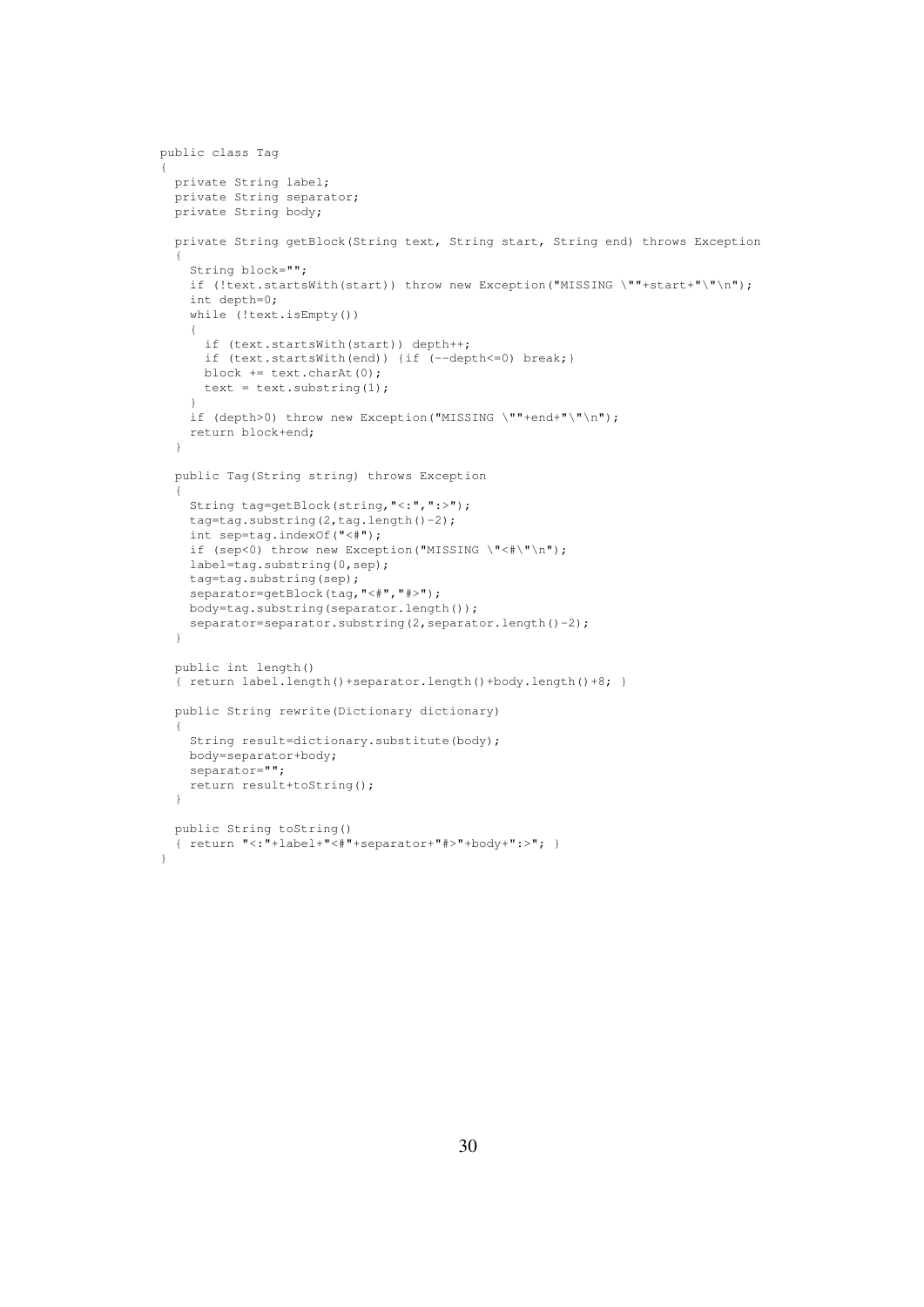```
public class Dictionary
{
  private Dictionary original;
  private Hashtable<String, String> dictionary;
  private void construct(Dictionary original)
  {
    this.original=original;
   dictionary=new Hashtable();
  \lambdapublic Dictionary()
  { construct(null); }
  public Dictionary(Dictionary original)
  { construct(original); }
  private boolean isDefined(String label)
  {
    if (dictionary.containsKey(label)) return true;
    if (original==null) return false;
   return original.isDefined(label);
  }
  public String value(String label)
  {
    String value=dictionary.get(label);
    if (value!=null) return value;
   if (original==null) return "";
   return original.value(label);
  \lambdapublic String define(String label, String value)
  { return dictionary.put(label,value); }
  private HashSet<String> labelSet()
  {
    HashSet<String> termSet=new HashSet<String>();
    termSet.addAll(dictionary.keySet());
    return termSet;
  }
  private String[] sortedLabels()
  {
    String 1:
    String[] labels=labelSet().toArray(new String[0]);
    for (int i=0; i<labels.length-1; i++)
      for (int j=i+1; j<labels.length; j++)
        if (labels[i].compareTo(labels[j])>0)
          {l=labels[i]; labels[i]=labels[j]; labels[j]=l;}
    return labels;
  }
  private int firstIndex(String string, String[] sortedLabels)
  {
    for (int i=sortedLabels.length-1; i>=0; i=-)
     if (string.startsWith(sortedLabels[i]))
       return i;
    return -1;
  }
```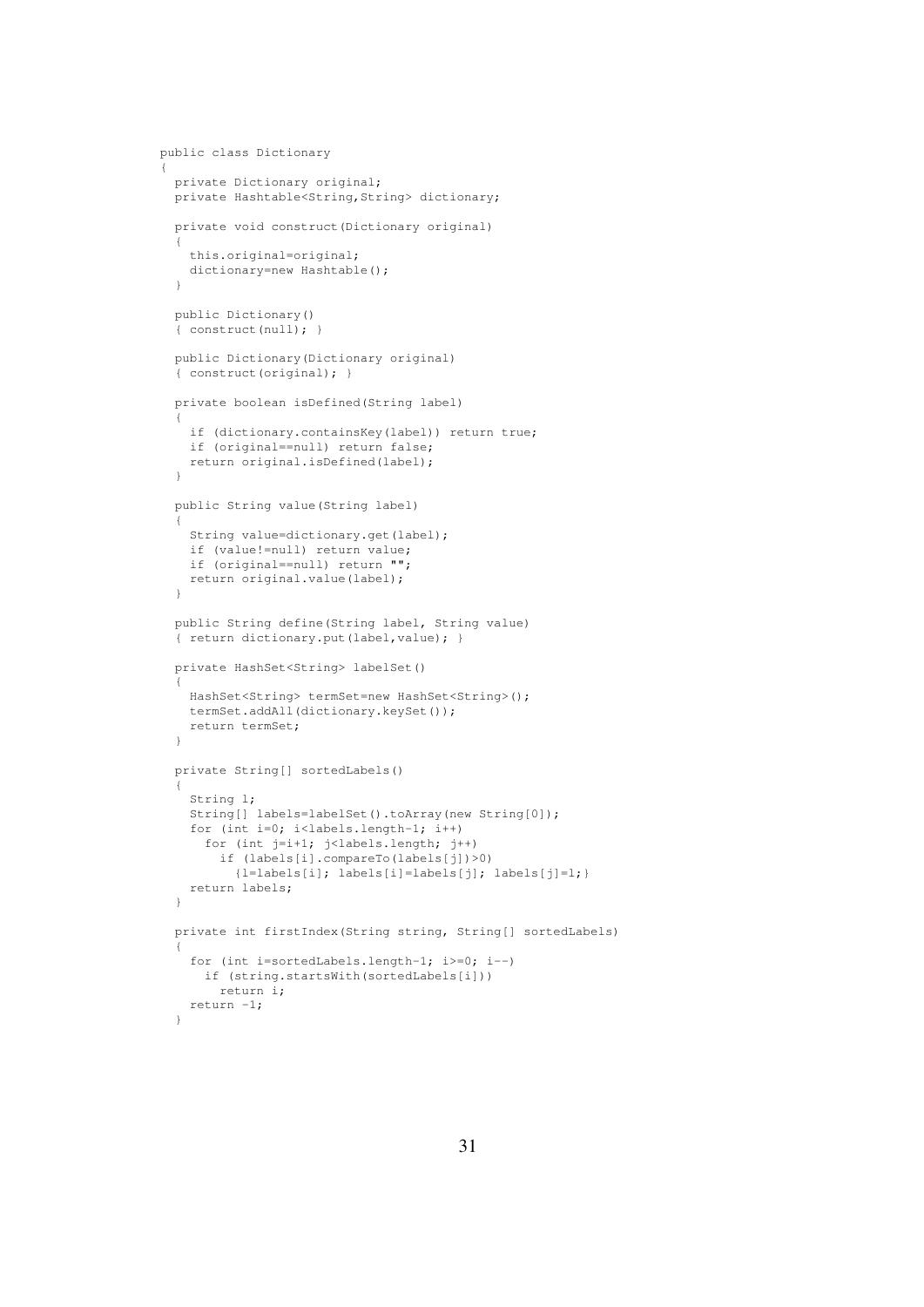```
public String substitute(String string)
  {
   String result="";
   String[] sortedLabels=sortedLabels();
   while (!string.isEmpty())
   {
     int index=firstIndex(string,sortedLabels);
     if (index<0)
       result += string.charAt(0);
     else
      result += value(sortedLabels[index]);
     string=string.substring(index<0 ? 1 : sortedLabels[index].length());
   }
   return result;
 }
}
```